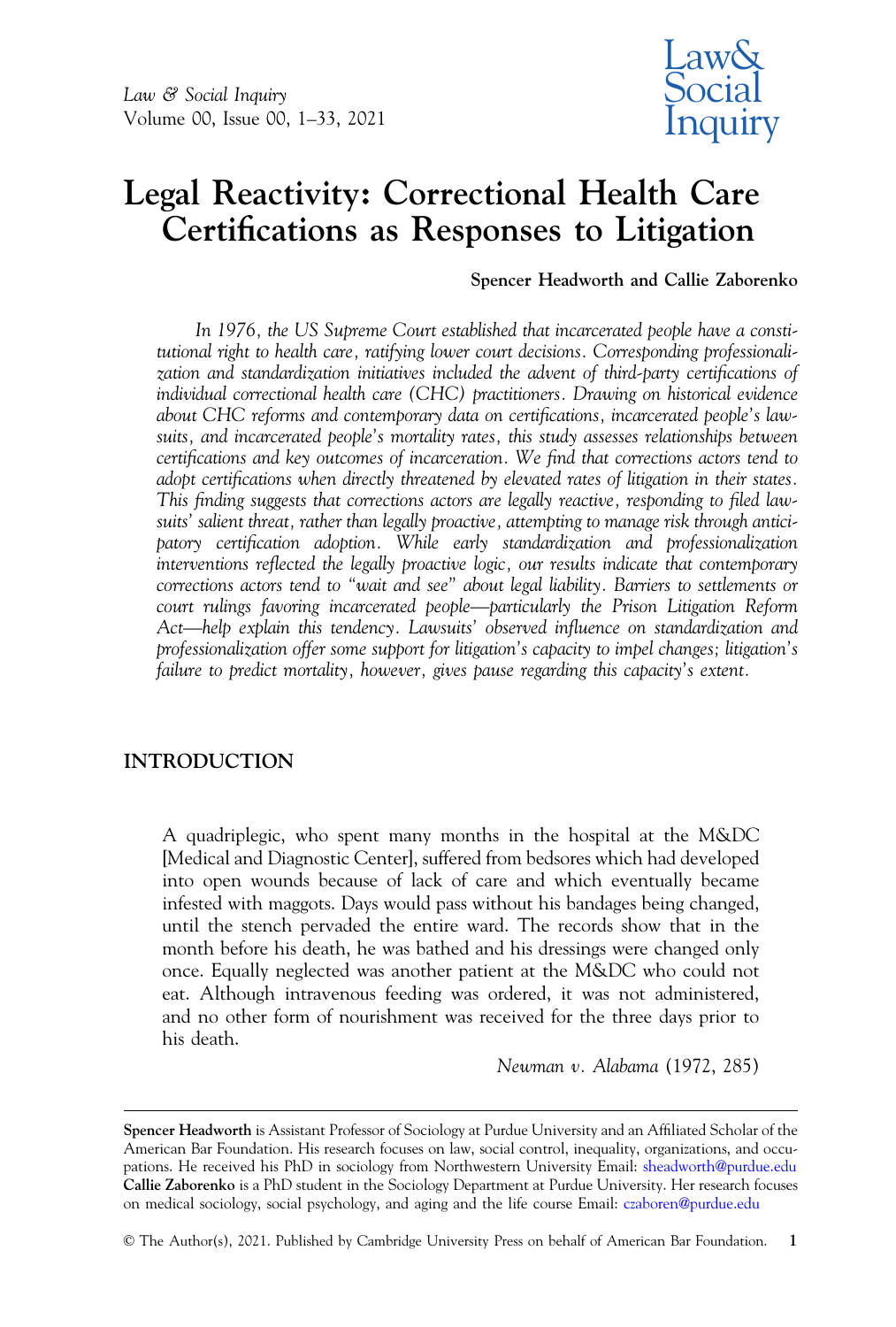This quote from the ruling in 1972's Newman v. Alabama illustrates correctional systems' neglect and mistreatment of incarcerated Americans. These episodes occurred in the Medical and Diagnostic Center, a minimum-security facility for the most seriously ill people imprisoned in Alabama. Here, staff and other medical resources far exceeded those of other facilities, and care was "remarkably good compared with that available in other prisons within the system" (Newman v. Alabama 1972, 282). In his ruling in Newman and a piece in the Texas Law Review, Judge Frank M. Johnson described a statewide system in which incarcerated people were routinely denied care through both intentional animosity and pure neglect. The divergence between Alabama's correctional practices and free-world standards was sufficiently stark to belie

the very label of "medical care" (Newman v. Alabama 1972; Johnson [1976](#page-29-0), 907–08).<br>
While failures in correctional health care (CHC) were especially severe in Alabama<br>
and other Southern states, these types of abuses constit While failures in correctional health care (CHC) were especially severe in Alabama and other Southern states, these types of abuses constituted egregious examples of problems found in correctional systems nationwide. Differences in degree of inadequacy—not funda-<br>mental differences of kind—distinguished states' medical care delivery systems for their incarcerated populations (Feeley and Rubin [1998,](#page-29-0) 150). Until late in the twentieth century, many corrections facilities did not have any recognizable health care system. Where CHC was offered, there was minimal legal oversight. Blatant negligence was routine, and the care provided was frequently grossly inadequate and administered by unqualified individuals, often including other incarcerated people. For most of the country's penal history, such conditions persisted with the courts' tacit blessing, as judges repeatedly ruled that conditions of confinement were outside judicial oversight's purview. Mainstream medicine was also conspicuously absent from these settings; despite its broader influence and power, the medical profession had little engagement with CHC.

Recent decades have seen both noteworthy reforms and persistent problems. Nearly all sizable correctional organizations now have formalized medical care delivery systems; this itself is an appreciable improvement (Anno [1977](#page-28-0), 94; Feeley and Rubin [1998](#page-29-0); Schlanger [2018](#page-30-0)). CHC's formalization has entailed a transition away from wholly unqualified individuals providing care, the routinization of basic services' availability, and reductions in active denials of legitimate medical treatment and egregious abuses (Anno [2001](#page-28-0), 27; Feeley and Swearingen [2004\)](#page-29-0). Yet, CHC is far from achieving free-world medicine's standards of care (Marquart et al. [1996](#page-30-0); Vaughn and Carroll [1998;](#page-31-0) Vaughn and Smith [1999](#page-31-0); Vaughn and Collins [2004](#page-31-0); Fleury-Steiner [2008;](#page-29-0) Schlanger [2018\)](#page-30-0). Less-qualified individuals continue to provide frontline medical services in US jails and prisons, and Newmanstyle neglect and mistreatment have certainly not disappeared (see, for example, Chang [2012](#page-28-0); Puisis et al. [2018](#page-30-0), 94–102; Dreiband et al. [2019](#page-28-0); Venters [2019](#page-31-0)).

This article investigates one particular development: the emergence and proliferation of privately produced certifications of individual CHC practitioners. Drawing on archival research at the National Commission on Correctional Health Care (NCCHC) and interviews with key informants, we first sketch the legal and professional interventions that begat standardization in CHC and impelled certification programs. This history shows the connections between incarcerated people's lawsuits and the reforms that certifications symbolize. Court rulings in these lawsuits encouraged expanded professional involvement, and common law changes are the basic foundation of the substantive reforms in CHC that began in the 1960s (Feeley and Rubin [1998](#page-29-0); Venters [2019,](#page-31-0) 11).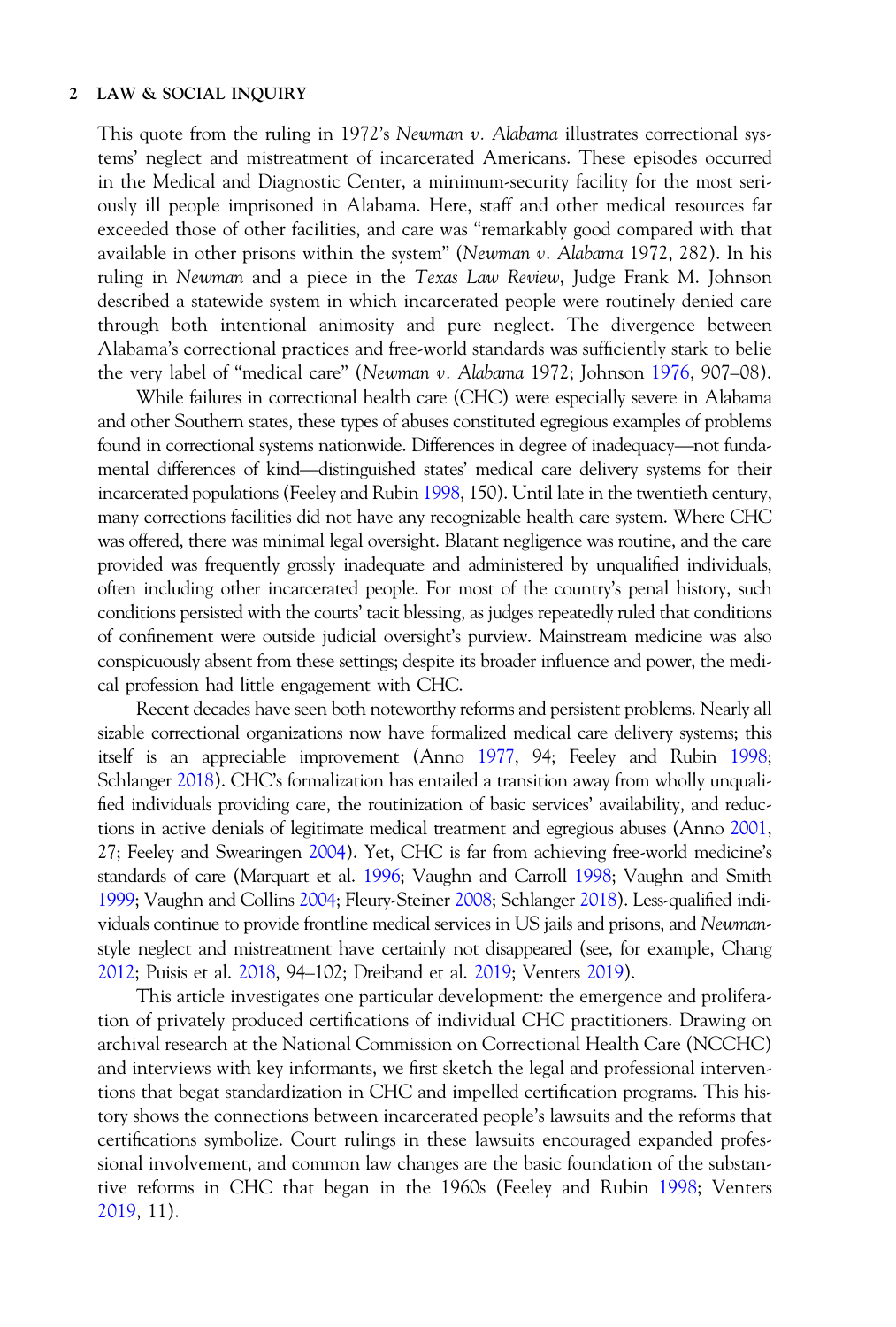As we explain below, subsequent developments—especially the Prison Litigation Reform Act—have buffered corrections actors' exposure to legal liability. We thus hypothesize that contemporary individuals and organizations will wait until faced with salient legal threats to obtain certifications, rather than proactively seeking certifications to manage general legal risk. As this description suggests, we take corrections actors' point of view, seeking to identify their reasons for pursuing certification. To test our historically derived hypotheses (see Stryker [1996\)](#page-31-0), we probabilistically assess the contemporary relationship between our variables of interest. Our quantitative analyses support our hypothesis of legal reactivity.<sup>1</sup> We find a significant positive association between litigation and certifications, suggesting that corrections actors pursue these endorsements when seeking to temper the impact of realized legal threats or minimize similar threats' chances of recurrence.

This result advances the sociolegal conversation regarding whether litigation and court rulings are (Epp [2009](#page-28-0)) or are not (Rosenberg [2008](#page-30-0)) consequential in effecting meaningful social outcomes. Regarding prison conditions specifically, some argue that incarcerated people's lawsuits offer avenues to substantive change (Feeley and Rubin [1998;](#page-29-0) Feeley and Swearingen [2004;](#page-29-0) Simon  $2014$ ).<sup>2</sup> Others point to courts' tendencies to defer to systems' symbolic compliance with constitutional provisions (Reiter [2012](#page-30-0), [2015\)](#page-30-0), or how court orders related to overcrowding produce different consequences than improved conditions: namely, encouraging new prison construction (Schoenfeld [2010\)](#page-31-0). We conclude that lawsuits engender standardization and professionalization, offering some evidence of litigation's capacity to impel change. In line with more skeptical perspectives, however, litigation does not appear to predict the highly consequential outcome of incarcerated people's mortality.

Our findings also help to advance research at the intersection of organizational and criminal justice studies, shedding new light on the dynamic interrelationship between law and correctional organizations (see generally Edelman and Suchman [1997](#page-28-0)). As our historical narrative describes, social movements helped push for reforms in the 1960s and 1970s. This reform era, characterized by increased involvement from organized professionals, included key changes to case law recognizing incarcerated people's legal rights, opening space for third parties offering credentialing systems as resources for proactive insulation from legal risk. Under these conditions, normative pressures contributed to early certification adoptions, as corrections organizations sought to both ward off general legal risks and demonstrate legitimacy in a changing field (see Rubin [2015](#page-30-0)).

Subsequent legal changes, however, enervated incipient normative pressures and weakened incentives to pursue certifications proactively. In part, these changes manifested in courts' tendency to defer to organizational practices (Edelman et al. [2011](#page-28-0); Edelman [2016](#page-28-0)), with courts largely acceding to corrections organizations' judgments about which complaints constitute the "serious medical needs" that trigger the legal obligation to provide care established under Estelle  $v$ . Gamble (1976). More explicitly political reactions notably included the Prison Litigation Reform Act (PLRA), which

<sup>1.</sup> Thanks to Bob Nelson for suggesting the "legal reactivity" phrasing. On reactivity generally, see Heimer ([1985\)](#page-29-0); Espeland and Sauder (2007).

<sup>2.</sup> For more recent reflections on grounds for reservation and reasons for optimism about courts' power to reform corrections, see Simon ([2016,](#page-31-0) [2019a](#page-31-0), [2019b](#page-31-0)).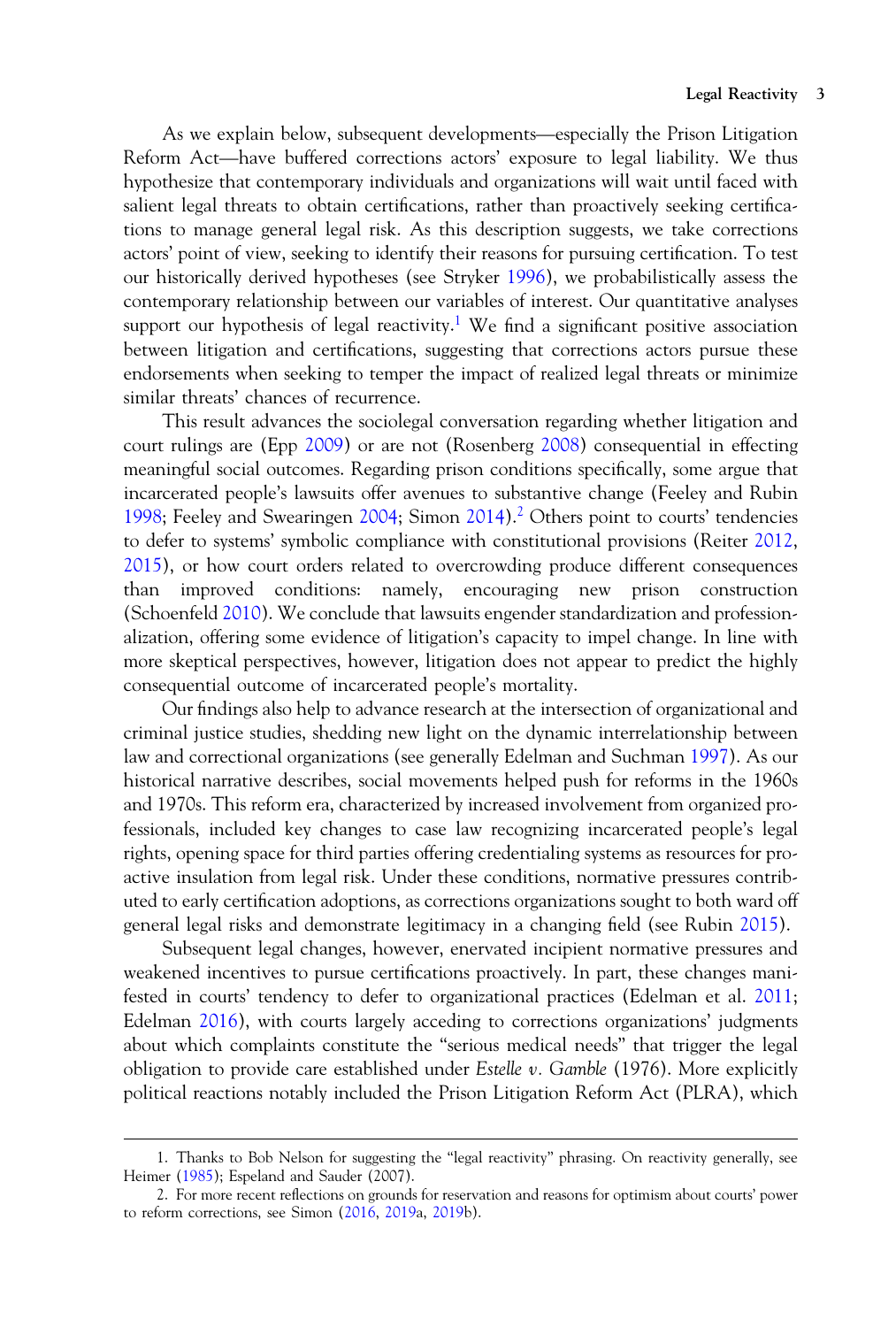made it harder for incarcerated people to access the courts and to succeed in legal challenges regarding conditions of confinement. Together, these changes curtailed corrections actors' exposure to litigation, boosting the appeal of reactive responses relative to that of proactive interventions. Indeed, our findings suggest that, in their contemporary operating environment, corrections actor that of proactive interventions. Indeed, our findings suggest that, in their contemporary operating environment, corrections actors tend to wait until they face significant coer-[2008,](#page-31-0) [2009](#page-31-0)).

# CORRECTIONAL HEALTH CARE'S EVOLVING LEGAL AND PROFESSIONAL ENVIRONMENT

Our historical narrative tracks CHC's recent evolution to set up our probabilistic hypotheses.<sup>3</sup> We first describe the common law changes that precipitated the contemporary CHC environment, including the rise of CHC certifications. We then show how this history suggests two possible rationales underlying decisions to get certified: these decisions may reflect proactive attempts to manage risk through improving conditions, or reactive responses to manifest threats. Our account shows legal proactivity's place in early standardization and professionalization initiatives and describes the contemporary circumstances that favor legal reactivity.

## The Pre-Reform Situation

For most of US corrections' history, a "hands-off" doctrine dominated courts' relationships with correctional systems (see Ruffin  $\nu$ . Commonwealth of Virginia 1871; Price v. Johnston 1948). Federal judges generally held that only health care practices sufficiently inhumane to "shock the conscience of the court" merited judicial intervention (ABA and AMA [1974](#page-27-0), 144; Anno [1976](#page-28-0), 36). Judges invoked federalism to justify their limited involvement in state and local correctional facilities' administration and consistently declared day-to-day corrections management outside the realm of judicial review (Anno [2001](#page-28-0), 15). In more practical terms, rulings often noted that jails' and prisons' problems were complex and locally variable, and thus poor candidates for amelioration via court decisions. Such rulings suggested that on-the-ground administrators' knowledge trumped that of judges working from a distance (Dubler [1979](#page-28-0), 67).

Medical professionals were also minimally involved. In an interview, CHC pioneer and NCCHC cofounder B. Jaye Anno recalled collecting data during the pre-reform period, when health care for incarcerated people was legally regarded as a privilege, not a right. She described a typical prison clinic:

The clinic was run by unlicensed medical corpsmen, assisted by inmate nurses who weren't nurses. If there was a physician, the physician-to-patient ratio was quite extraordinary .... When we were reviewing the Texas system, there

<sup>3.</sup> Our narrative of developments in correctional health care draws from primary archival sources and interviews with key informants from the field. See the online appendix for details on these data.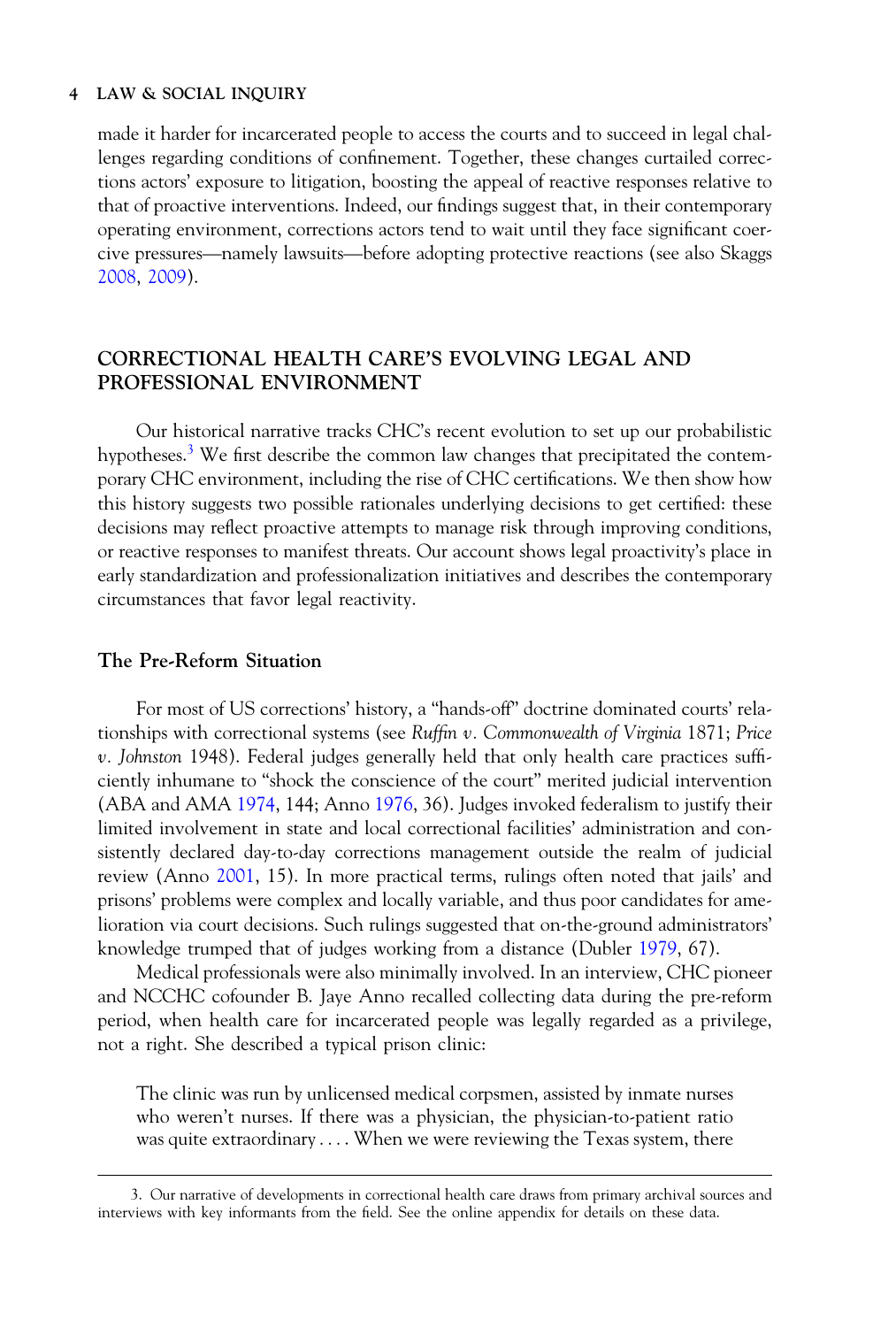were something like 25,000 inmates in twenty-three facilities and they had eleven physicians for that population.

As Dr. Anno relayed, to the extent that corrections systems provided health care at all in the pre-reform era, qualified professionals were rare. Facilities assigned service provision responsibilities to individuals without any formal medical training, including other incarcerated people. Among whatever formally credentialed staff were present, individuals routinely provided services exceeding their qualifications. And available MDs were not just overburdened, but often professionally compromised; many physicians working in corrections had faced professional or legal censure and accordingly had been barred from ordinary free-world practice and reissued licenses restricted to institutional settings.

Inadequate, negligent, and brutal CHC systems prevailed under this legal and professional disinvestment. The same factors curtailed transparency about the state of affairs. Early studies pulling back the veil on an obscured situation collectively decried the inhumane treatment that characterized correctional systems nationwide (Anno [1976,](#page-28-0) 17).

Incarcerated people, of course, had direct knowledge of poor prison and jail conditions, including medical care inadequacies. These inadequacies contributed to unrest and uprisings at places like the Attica Correctional Facility and Walpole State Prison (Prout and Ross [1988](#page-30-0), 43; Useem and Kimball [1991](#page-31-0), 22; Thompson [2016](#page-31-0)). Improvements in medical care figured centrally in incarcerated people's claims upon correctional systems in the 1960s and 1970s, including demands from collective uprisings and the contents of lawsuits (Anno [1977](#page-28-0), 12; Prout and Ross [1988](#page-30-0), 43–44; Thompson [2016](#page-31-0)).

## Legal Change

Imprisoned people filed hundreds of lawsuits over the decades preceding the reform era, which federal judges largely rejected (Feeley and Rubin [1998,](#page-29-0) 34; Schlanger [2018](#page-30-0), 365–68). A striking shift in judicial response to such litigation, however, began in the early 1960s, launching a period of noteworthy consensus among judges supporting interventionist oversight of correctional conditions (Feeley and Rubin [1998](#page-29-0), 43; Schlanger [2018\)](#page-30-0). A series of new decisions heralded a changed legal environment, with an expanded role for federal judges and their staff (Feeley and Rubin [1998](#page-29-0); Feeley and Swearingen [2004](#page-29-0)). Amid the civil rights and prisoners' rights movements (Jacobs [1980;](#page-29-0) Fleury-Steiner [2008\)](#page-29-0), the federal courts took several important steps in recognizing basic legal rights for incarcerated people. Federalism-based justifications for nonintervention crumbled before proliferating perceptions of corrections systems as inhumane and ultimately unconstitutional.

Cooper v. Pate (1964) was pivotal, marking a decisive transition away from the hands-off doctrine in responses to incarcerated people's lawsuits. Here, the Supreme Court expressly recognized that people incarcerated in state prison systems were eligible to invoke constitutional rights. This ruling's establishment of incarcerated people's access to constitutional protections was crucial for subsequent lawsuits (Anno [1976,](#page-28-0) 37).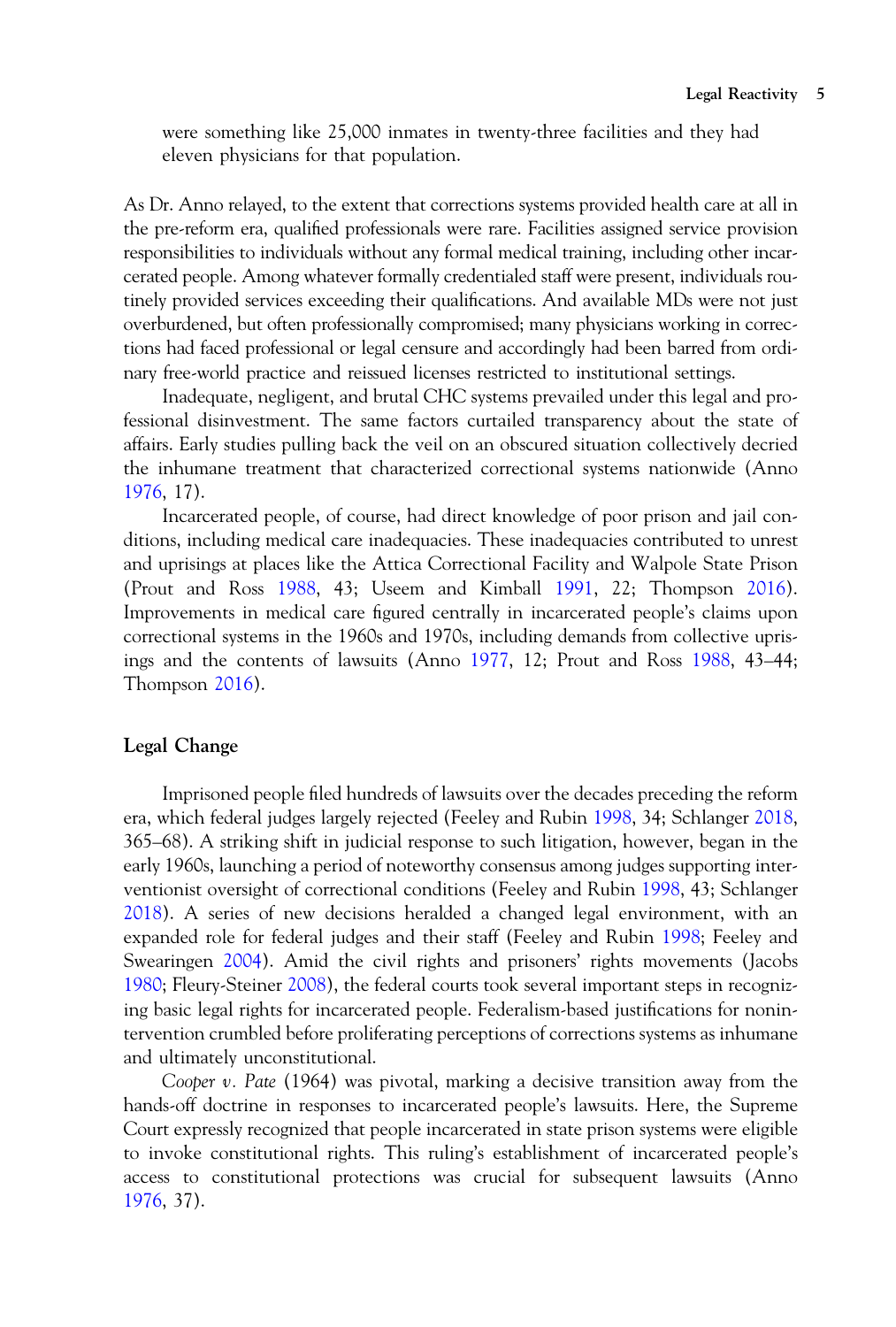Holt v. Sarver (1970) built on this precedent. In this first "totality of conditions" decision, the US District Court for the Eastern District of Arkansas declared conditions in the entire Arkansas prison system so deficient that they constituted a systemwide breach of imprisoned people's constitutional rights. This decision's invocation of the Eighth Amendment prohibition of cruel and unusual punishment as a rationale for intervention and its application of an all-inclusive court order would both notably influence future decisions (Feeley and Rubin [1998](#page-29-0), 39).

These foundational cases set the stage for later constitutional lawsuits (Useem and Kimball [1991](#page-31-0), 12); for CHC specifically, *Estelle v. Gamble* (1976) was most directly consequential (Fleury-Steiner [2008](#page-29-0), 72). Ratifying previous lower court decisions, this ruling definitively established that the Eighth Amendment prohibition of cruel and unusual punishment applies to CHC (Greifinger [2007](#page-29-0)). Stating that "deliberate indifference to serious medical needs" constitutes "unnecessary and wanton infliction of pain," the Court declared that incarcerated people have a constitutional right to certain minimal standards of health care, including access to a professional health evaluation and a corresponding course of treatment. Demonstrating courts' increased willingness to intervene in corrections, Estelle established incarcerated people as a unique group of Americans with a constitutional right to health care (Friedman [1992\)](#page-29-0).

The prisoners' rights movement and associated court victories, however, also engendered substantial backlash. Contentions that incarcerated people were living comfortably, or even lavishly, undergirded subsequent "tough on crime" initiatives, including measures making it harder to access medical care in jails and prisons (Lynch [2009\)](#page-29-0). Fixation on an alleged explosion in frivolous lawsuits figured centrally in this discourse. These arguments reached a zenith in hearings on the 1996 Prison Litigation Reform Act (PLRA), where scandalized supporters of the legislation invoked lawsuits involving issues like haircuts, bath towels, and preferences between creamy and chunky peanut butter (Fleury-Steiner [2008,](#page-29-0) 67–68). Although subsequent investigation found that many of these anecdotes seriously misrepresented the nature of the suits in question, their prominence in congressional debate both reflected and reinforced the notion that the prisoners' rights movement had generated a wave of unwarranted and meritless claims. As discussed further below, the PLRA constituted a statutory culmination of the political pushback to the prisoners' rights movement, limiting incarcerated people's access to the courts and reducing their likelihood of prevailing in litigation.

# Early Professional Engagement: Legal Proactivity through Ameliorating **Conditions**

As courts remade CHC's legal context, organized professionals also began to expand their involvement. Environmental changes connoted new legitimacy considerations, engendering reactions from organizations like the American Medical Association (AMA) and American Bar Association (ABA) (see Meyer and Rowan 1977). Jaye Anno noted that resistance to Medicare in the 1960s had tarnished the AMA's reputation and that refocusing organizational efforts on und [1977\)](#page-30-0). Jaye Anno noted that resistance to Medicare in the 1960s had tarnished the AMA's reputation and that refocusing organizational efforts on underserved popula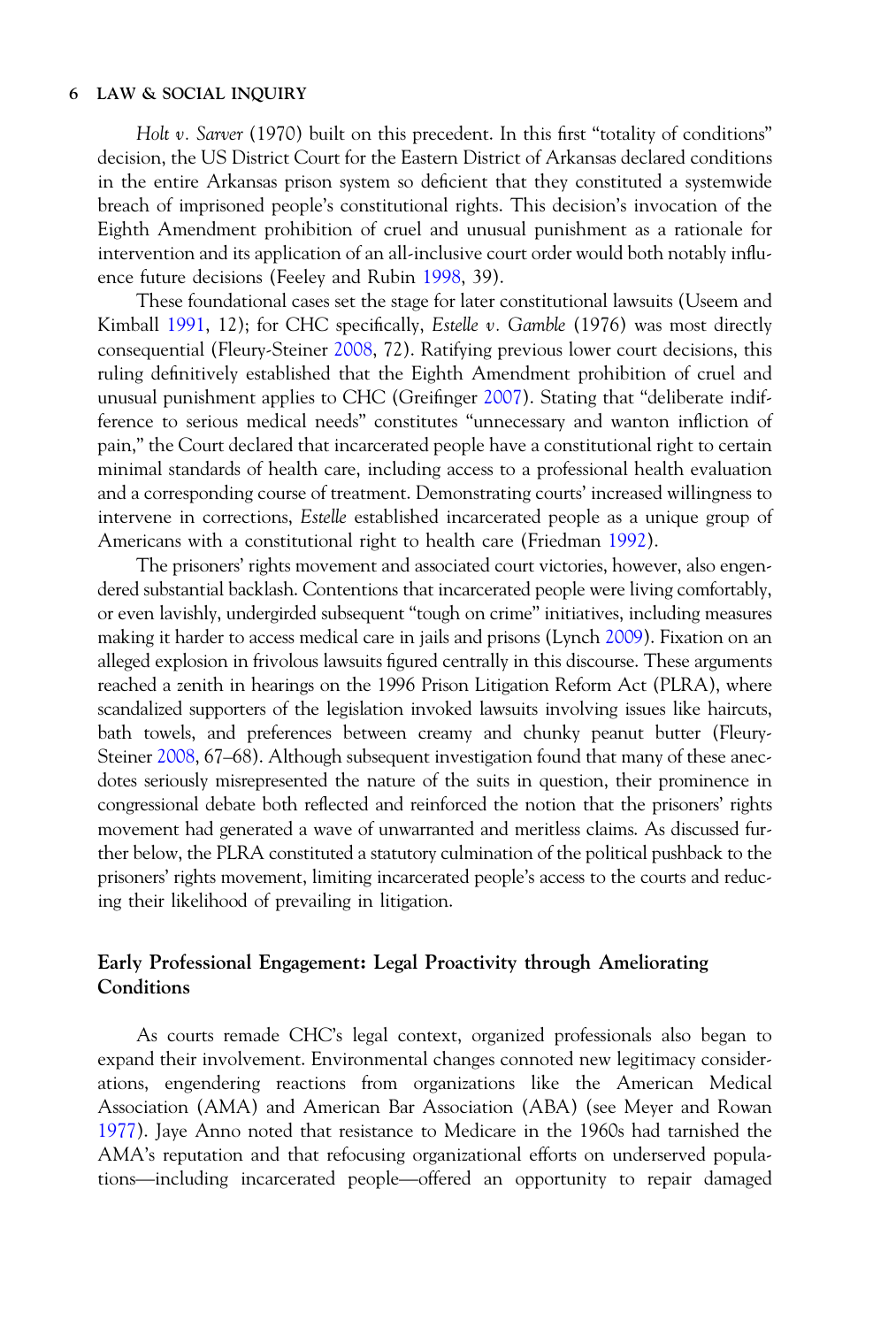legitimacy. Younger doctors especially saw this sort of reform-oriented activity as essential to restoring and maintaining the organization's social standing.

Accordingly, the AMA was seeking "public benefit programs that organized medicine could become involved in"; along with free-world poor populations, correctional facilities were a promising target (Anno [1977](#page-28-0), 2). In her interview, Dr. Anno described how Bernard Harrison—her husband and later her partner in founding the NCCHC—<br>how Bernard Harrison—her husband and later her partner in founding the NCCHC—<br>how Bernard Harrison—her husband and later her partner in founding helped move the medical profession into corrections. An AMA attorney, Mr. Harrison consulted with an ABA panel on conditions of confinement. Dr. Anno retrospectively recounted that, when he proposed focusing on CHC, both legal and medical professionals confessed, "we don't know anything about [correctional] health care." This perceived ignorance induced Mr. Harrison to create a nationwide CHC survey, focusing first on jails (Anno [1976,](#page-28-0) 17).

Under Mr. Harrison's direction, in 1972 the Jail Health Program sent surveys to 2,930 jails across the country, receiving 1,159 usable responses. Even with their low expectations, the responses were disheartening. Over 65 percent of jails reported having only first aid services, while nearly 17 percent offered no internal medical services of any kind, and over 30 percent did not have regularly available physicians. Just over a third provided dental care. Despite incarcerated populations' elevated rates of substance abuse, only about 17 percent and 9 percent of responding jails had facilities for people addicted to alcohol and drugs, respectively. Similarly, despite the prevalence of mental illness among jailed people, only around 13 percent of jails offered specialized facilities for mental disorders, and 15 percent access to psychologists. While most jails dispensed prescription drugs, respectively. Similarly, despite the prevalence of mental illness<br>among jailed people, only around 13 percent of jails offered specialized facilities for mental<br>disorders, and 15 percent access to psychologists. Whi of the prevalence of memal imaging the matrix and analyst expectively. Chinally, useful and prevalence of menta<br>alisorders, and 15 percent access to psychologists. While most jails dispensed prescription<br>drugs, over 80 per

Harrison and his AMA colleagues used these survey results to ground their proposal for a program to improve CHC. Adopting these measures, in turn, could help corrections systems demonstrate legitimacy in an evolving organizational field (see Rubin [2015\)](#page-30-0), and proactively insulate themselves from liability in their changed legal environment. Federal court rulings opened new possibilities for judicial intervention, but left the details of constitutionally acceptable care largely unspecified. This created a vacuum that the AMA could address (Anno [1977,](#page-28-0) 1). Mr. Harrison took the survey results to the AMA Board of Trustees, who in early 1973 allocated \$50,000 for "study and planning purposes in developing a program to improve medical care in jails" (Anno [1977](#page-28-0), 3). With this funding and \$448,003 from the Law Enforcement Assistance Administration, the AMA project established pilot programs to improve standards of practice, data collection, and expert involvement at jails in six states (Wisconsin, Maryland, Michigan, Georgia, Indiana, and Washington). Throughout, they stressed bridging gaps between state and local medical professional organizations, the AMA, and corrections authorities (Anno [1977,](#page-28-0) 11–14).

Reviewing the jail health project's first year, Jaye Anno interviewed AMA representatives and state officials. Among other things, she asked them what they saw as the program's most significant accomplishment. The responses shared a central theme. Among both groups, the most pronounced enthusiasm by far was around "the simple fact that officials. Among other things, she asked them what they saw as the program's most significant accomplishment. The responses shared a central theme.<br>Among both groups, the most pronounced enthusiasm by far was aro involved in jail health at all" (Anno [1977](#page-28-0), 93–94). Responding to the 1972 survey, one jail administrator said, "I'm sure no doctor wants the job, but that is one of those things that the doctors as a group must realize, someone has to be the prison doctor and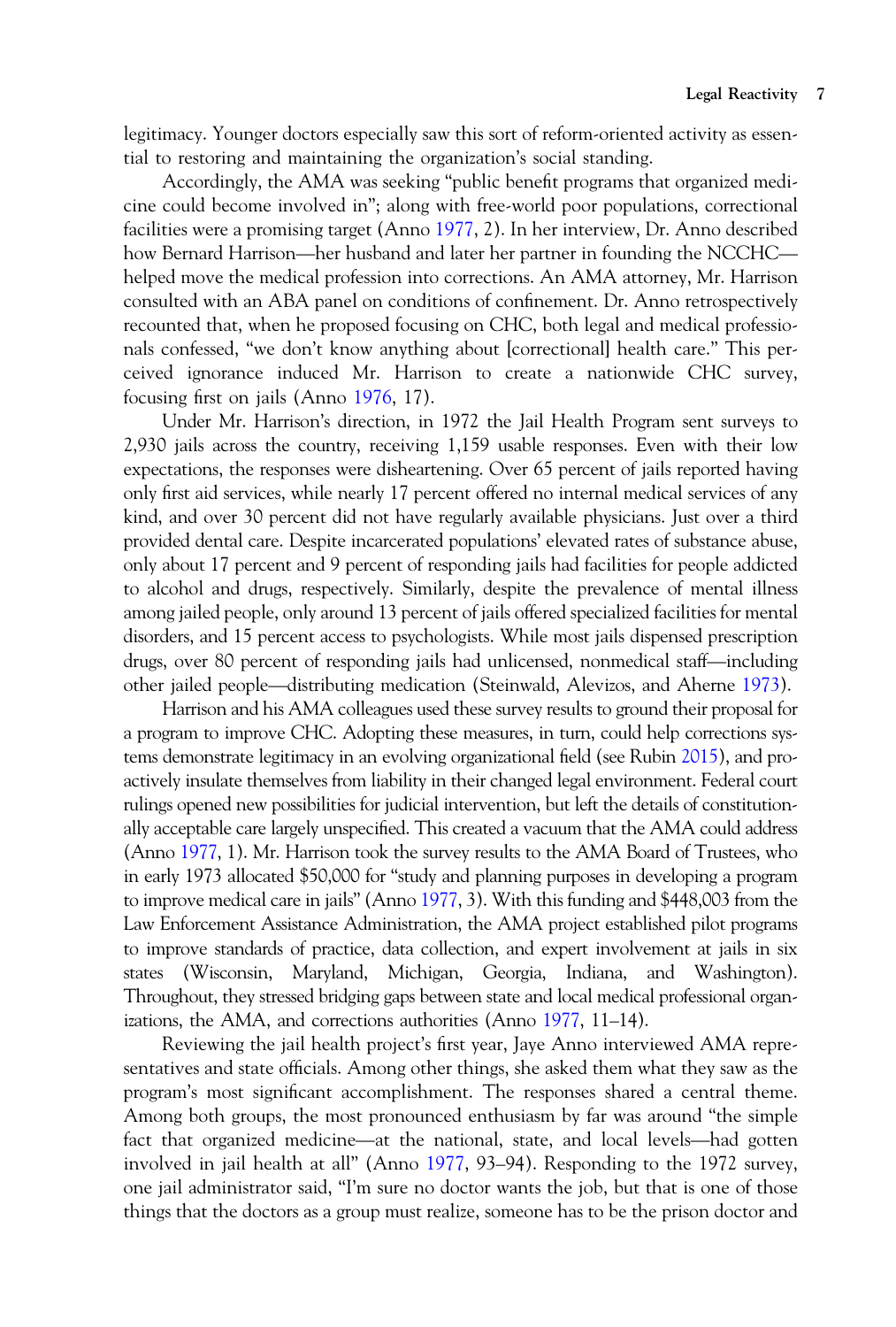doctors (as a group) should see that proper services are rendered" (AMA [1974](#page-27-0), 20). As court rulings were indicating a new environment of legalized accountability, this administrator expressed notable interest in enlisting professional medicine to help proactively manage emerging normative pressures and legal obligations.

#### Legal Liability and Professional Standard-Setting

Harrison's group held the First National Conference on Improved Medical Care and Health Services in Jails in 1977. This event foregrounded lawsuits' role in creating an environment of legalized accountability in CHC (see Epp [2009](#page-28-0)). Roland Machman, Jr., Chairman of the Human Rights Committee on the Alabama Prison System and an early observer of CHC reform, delivered the keynote address. After pointing out the connections between the civil rights movement and court decisions recognizing incarcerated people's rights, he described reformist judges as "quite simply responding to a constitutional duty" (Machman [1977,](#page-29-0) 13). Mr. Machman went on to express the view that the judicial branch had taken the lead where the executive and legislative branches had failed. He argued that the other branches of government needed to step up and take some responsibility for reform, at which point "courts will cheerfully withdraw" (Machman [1977,](#page-29-0) 14). At the same meeting, Washington, DC Department of Corrections Medical Director Robert E. Lee echoed Mr. Machman's emphasis on the importance of litigation. Dr. Lee highlighted researchers' findings of major CHC inadequacies and their conclusions that these inadequacies alone proved insufficient to prompt organizational change. Only a class action lawsuit from people incarcerated in the DC Jail and a consequent court order provided the necessary impetus, pushing the DC government to reform (Machman [1977](#page-29-0), 42–43).

Professional organizations, acting as "internal governance units" within fields (Fligstein and McAdam [2012\)](#page-29-0), play crucial roles in periods of institutional change (Greenwood, Suddaby, and Hinings [2002](#page-29-0)). Responding to conditions of confinement lawsuits, courts turned to external organizations for guidance on appropriate minimum standards. Early on, they used general prison conditions standards from groups like the American Correctional Association (ACA) and American Bar Association (ABA) to inform basic guidelines for prison administration (Feeley and Swearingen [2004](#page-29-0), 447; Camp and Useem [2012](#page-28-0)). More specialized groups arose to provide guidelines tailored to particular issues, including medical service provision.

Most notable among these specialized groups is the National Commission on Correctional Health Care (NCCHC). AMA-organized activities around CHC in to particular issues, including medical service provision.<br>Most notable among these specialized groups is the National Commission on<br>Correctional Health Care (NCCHC). AMA-organized activities around CHC in<br>the 1970s and 19 the 1970s and 1980s—including creation of the first CHC standards and the first accreditations of facilities' CHC systems—constituted the NCCHC's emergence in incipient form, leading to its incorporation as an independent nonprofit organization in 1983.4 The NCCHC is both a key early mover and the leading contemporary voice on standards of best practice and formal endorsements of individual practitioners and

<sup>4.</sup> While the NCCHC is a pivotal pioneer, it and its offspring are not the field's only dedicated organizations. The American Correctional Health Services Association was another early mover. Amid broader professional mobilization and a changing legal landscape, this specialized organization was established in 1976, seeking to standardize policies and procedures (ACHSA 2019).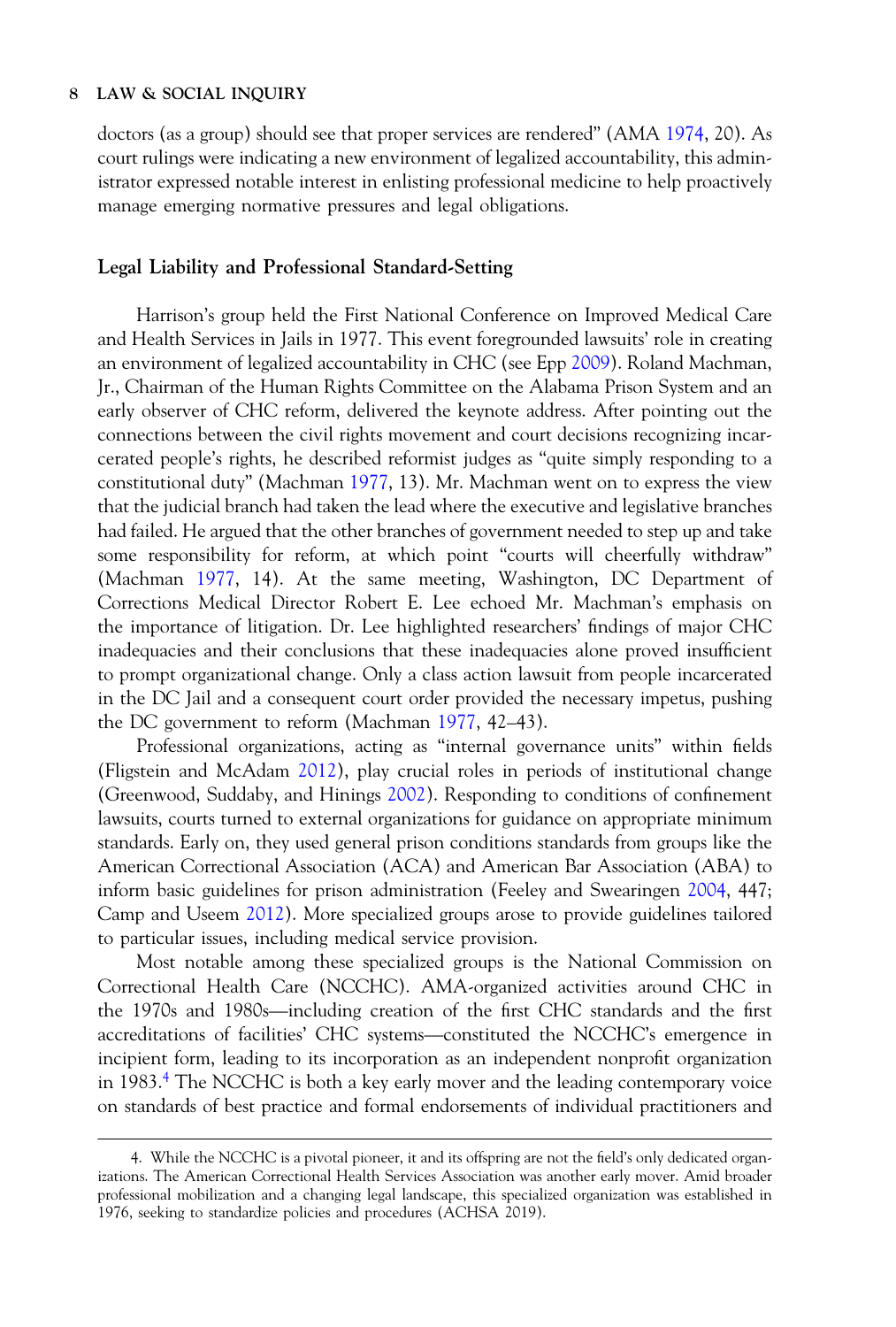facilities. It continues to organize the National Conference on Correctional Health Care, the annual meeting that evolved from the First National Conference in 1977; this event is the field's preeminent venue for professional discourse, networking, education, and product exhibition. The NCCHC also manages the Journal of Correctional Health Care, the only national, peer-reviewed periodical dedicated to CHC, and provides other fora for discussion of CHC issues.

The NCCHC epitomizes specialized professional organizations' development of procedural standards to establish uniformities across multiple sites of activity (see Timmermans and Epstein [2010](#page-31-0), 71–72). Their standards of appropriate minimums for CHC provision drive their accreditations of correctional facilities' medical care delivery systems and their certifications of individual practitioners.

# HYPOTHESIZING RELATIONSHIPS BETWEEN MORTALITY, LITIGATION, AND CERTIFICATIONS

## Legal Proactivity: Certifications as Predictor

CHC is complex and fraught. There is a fundamental tension between "care" and "punishment" (Prout and Ross [1988](#page-30-0)): correctional facilities need to square their core mission of secure confinement with their legal responsibility to provide for incarcerated pop-ulations' needs, including medical care (AMA [1974,](#page-27-0) 13–14). Balancing treatment, resources, and legal liability while working with incarcerated populations is trying for both corrections administrators and frontline workers resources, and legal liability while working with incarcerated populations is trying for both corrections administrators and frontline workers (Armstrong and Griffin [2004;](#page-28-0) Carlson and Thomas 2006; Griffin et al. 2010; Lerman 2017). "Dual loyalty"—perceived tensions between duties to treat patients and obligations to security staff—can yield individual feelings of role conflict, and security staff and their priorities typically override health services and their mission of care (Pont, Stöver, and Wolff [2012](#page-30-0); Venters [2019](#page-31-0)).

Incarcerated people are also an unusual and challenging patient population. Bad health is the norm, and their health care resources lag behind those available to freeworld populations, often dramatically (Binswanger, Krueger, and Steiner [2009;](#page-28-0) Wilper et al. [2009;](#page-31-0) Ross [2012;](#page-30-0) Nowotny, Rogers, and Boardman [2017](#page-30-0)). Issues like mental illness and substance abuse complicate care provision anywhere, and the constraints of correctional contexts can compound these difficulties. Budgetary pressures push corrections systems toward austerity (Aviram [2010](#page-28-0); Camp and Useem [2012\)](#page-28-0), further limiting care resources.

Within this context, certification could appeal to both individuals and organizations seeking to demonstrate legitimacy and get out in front of health care–related risks. Proactively enhancing staff training and communicating compliance through certification may help organizations mitigate liability (Edelman [1992;](#page-28-0) Berrey, Nelson, and Nielsen [2017](#page-28-0), 101). Decisions to obtain certifications for these reasons reflect normative pressures, as corrections organizations seek to defend legitimacy through signaling professionalization and rational bureaucratization (DiMaggio and Powell [1983,](#page-28-0) 152). Certifications functioning in this way would constitute "normative endorsements," like the formalized expressions of approval Ruef and Scott ([1998\)](#page-30-0) examine in their research on free-world health care organizations. These authors describe external experts'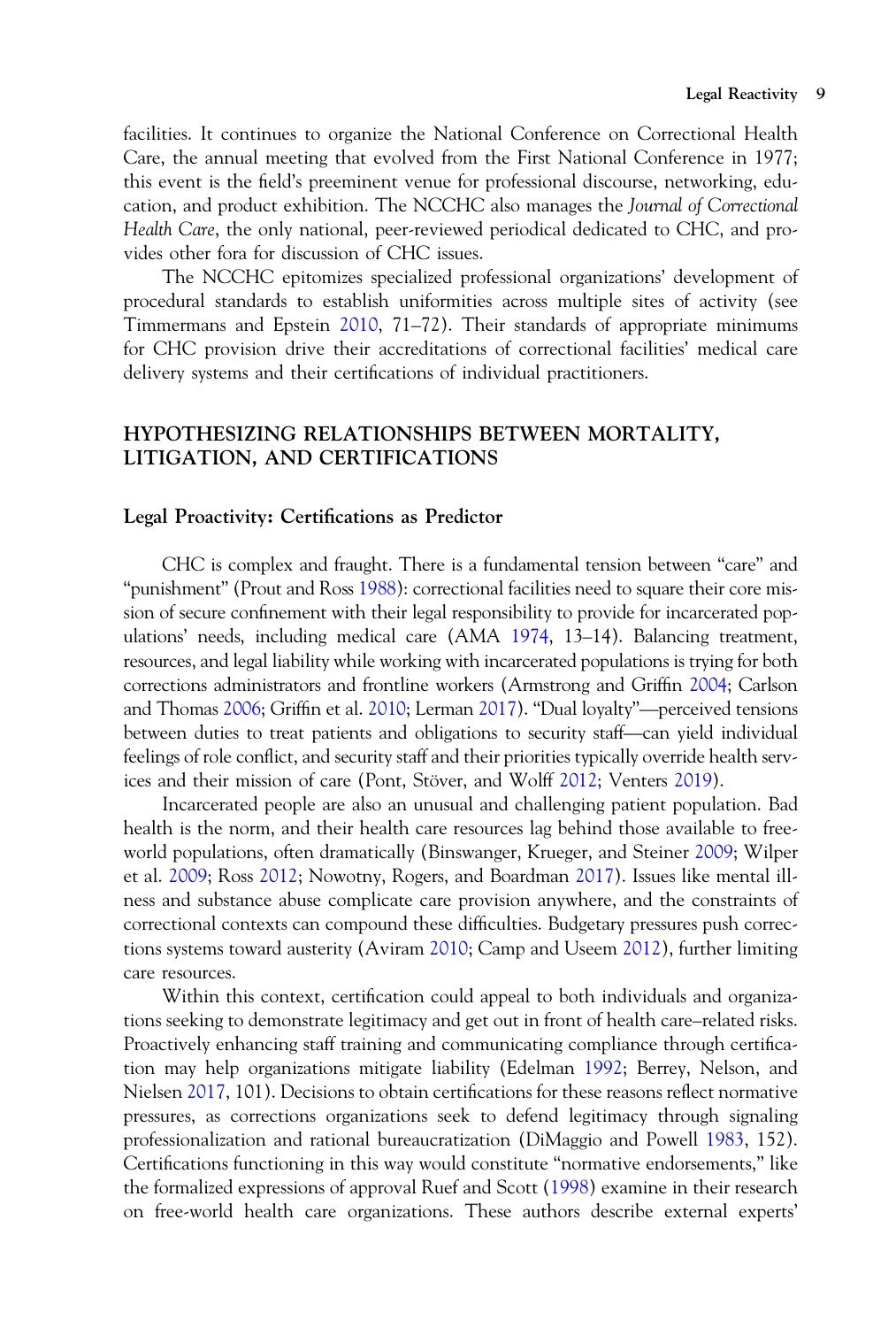assessments of organizations' compliance with professional norms as "'institutional legitimating devices' that enhance public trust" (Ruef and Scott [1998,](#page-30-0) 879, quoting Van de Ven and Garud [1989](#page-31-0), 211). Proactive risk management through certifications could function similarly in the specialized field of CHC. Private endorsements like certifications and facility-level accreditations are typically voluntary, not governmentally compelled (but see discussion of coercive pressures to adopt endorsements below). Yet, they offer the possibility of more effectively complying with vague legal dictates and reducing risk exposure (see Edelman [1992](#page-28-0)). Like regulators, third-party endorsers can be allies in efforts to avoid bad outcomes, "resources available for internal management of uncertainty and risk" (Gray and Silbey [2014](#page-29-0), 120).

If this is how CHC certifications function, we would expect any significant association between certifications and lawsuits to be negative, with higher rates of certifications predicting reductions in incarcerated people's litigation rates. This was the logic of early professional engagement in the 1970s. As the history above indicates, the NCCHC's embryonic iterations entered the field offering resources aimed at substantively improving service provision. Standardization according to their guidelines appealed to corrections actors hoping to demonstrate legitimacy and forestall liability under emerging conditions of legalized accountability (see Epp [2009](#page-28-0); Rubin [2015](#page-30-0)).

If contemporary certification adoptions predict significant reductions in negative outcomes for corrections organizations (lawsuits, or mortality), different processes could underlie the relationship. Certifications themselves could have direct effects, reducing negative outcomes through ensuring or bolstering staff knowledge and skills. This relationship could also manifest if certifications indicate something "bigger" about corrections leadership in a given state; that is, certifications may be a proxy for broader proactive or progressive approaches to conditions of confinement.

As NCCHC representatives themselves note, there are also reasons to doubt certifications' causal impact. Fundamentally, certification rates are not particularly high, limiting their potential influence on important outcomes like litigation and mortality. In 2015, states' prison systems averaged just 17 Certified Correctional Health Professionals (CCHPs), and states' jail systems just 21; California had the most prison CCHPs at 150, and Florida had the most jail CCHPs at 151.

Certifications can also be valuable in ways that may not translate directly into measurable differences in litigation or mortality. Explaining their decisions to pursue certification, individual CCHPs invoke ideas like credibility, recognition, expertise, competence, dedication to the field, and personal growth (NCCHC [2021](#page-30-0); authors' correspondence with NCCHC); these factors' connections to lawsuits and incarcerated people's deaths are tenuous. Certification can be a source of pride for people who work in corrections (Camp and Useem [2012](#page-28-0)), who sometimes feel tainted by their association m estreement (camp and settings. CHC representatives say that popular opinion<br>degrades the occupation relative to free-world medicine; particularly given the legacy<br>of disgraced physicians restricted to institutional licen degrades the occupation relative to free-world medicine; particularly given the legacy<br>of disgraced physicians restricted to institutional licenses, certifications offer a stigma<br>management resource (see Cohen and Dromi 20 of disgraced physicians restricted to institutional licenses, certifications offer a stigma viduals, corrections organizations, and health service contractors cultivate normative legitimacy and defend their reputations without necessarily connoting protection from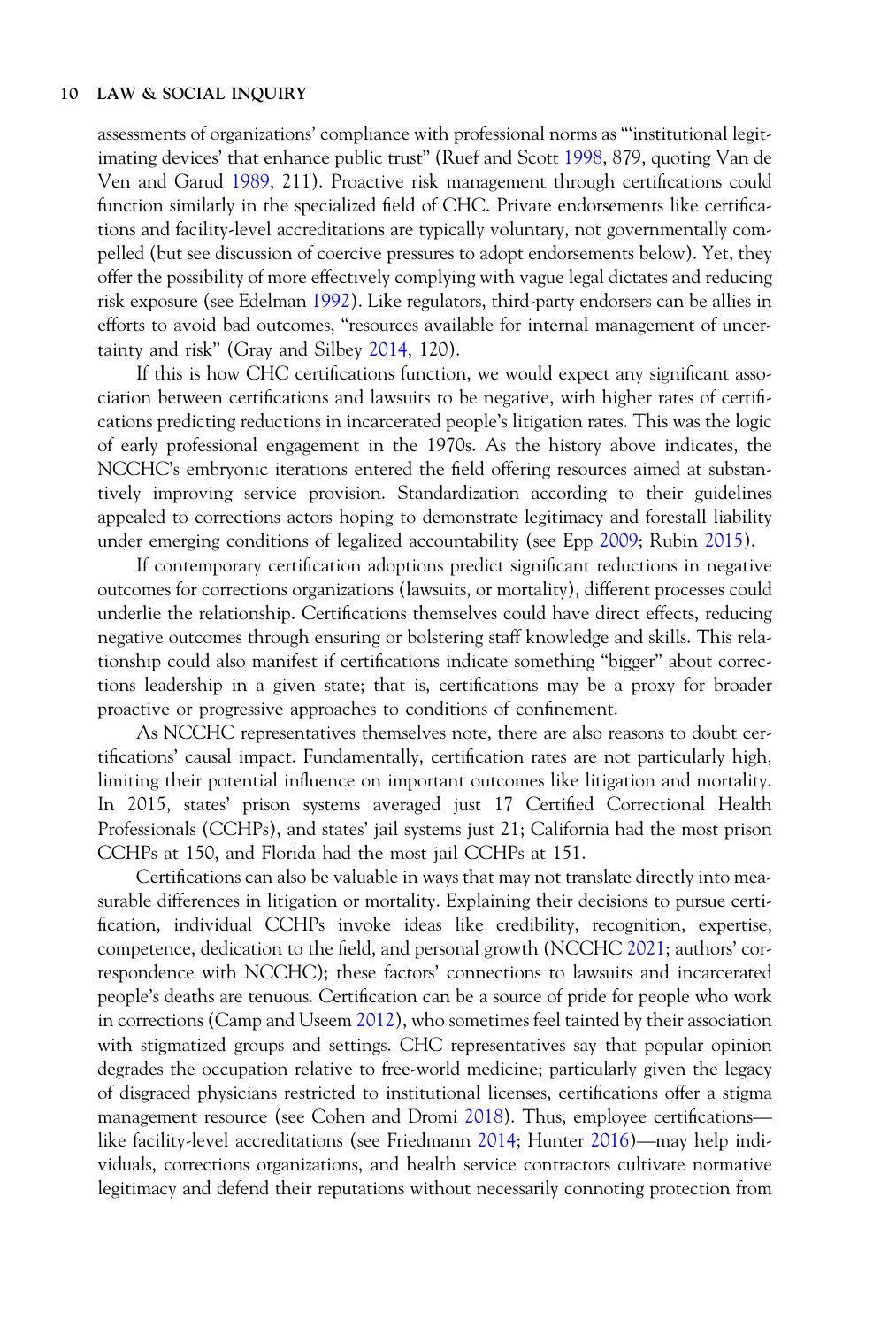liability or reducing deaths. Such patterns would contradict an expectation that certifications would significantly predict litigation or mortality rates.

## Legal Reactivity: Certifications as Consequence

Compared to proactively adopting standards of best practice in hopes of reducing exposure to risks, legally reactive certification adoption reflects organizations' responses to coercive pressures, as they endeavor to protect themselves from specific manifested threats, or reduce such threats' chances of recurrence. A general expectation that organizations will respond more aggressively to apparent, immediate threats than vague potential risks would support favoring this mechanism to explain an association between undesirable outcomes and certifications (Skaggs [2008](#page-31-0), [2009\)](#page-31-0). Previous studies assessing organizational compliance signals as more symbolic than substantive augur similarly (Bisom-Rapp [1999](#page-28-0); Krawiec [2003;](#page-29-0) Edelman [2016\)](#page-28-0).

We expect filed lawsuits to be the most salient threats to contemporary corrections actors. Prior research indicates litigation's power to compel changes, sometimes extensive and expensive changes (Feeley and Rubin [1998;](#page-29-0) Feeley and Swearingen [2004](#page-29-0); Simon [2014](#page-31-0)). Post-Estelle legal developments have enervated normative pressures and weakened the general environment of legalized accountability through limiting incarcerated people's ability to sue successfully. These developments encourage correctional authorities to "wait and see" about legal liabilities, dealing reactively with specific threats that emerge rather than proactively taking steps to insulate themselves from general risk. Accordingly, we see legal reactivity as more plausible than legal proactivity in explaining contemporary certification adoptions.

Multiple legal developments indicate the attenuation of normative pressures and legalized accountability for corrections authorities. First, in case law, decisions affirming and applying the Estelle standard have given corrections actors broad discretion in deciding what constitutes a "serious medical need" triggering the obligation to provide care. Post-Estelle courts have largely deferred to local authorities' determinations of what medical needs qualify as "serious." These decisions include deference not only to physician assistants', nurses', and doctors' evaluations of seriousness, but in some cases also to assessments from corrections officers with no relevant medical training (Vaughn and Smith [1999;](#page-31-0) Vaughn and Collins [2004\)](#page-31-0). Beyond granting local correctional actors leeway to distinguish between "serious" and "nonserious" medical needs, rulings have not required CHC to meet any "community standard" of adequate health care and indeed held that prison medical care does not need to be ideal "or even very good" (Vaughn and Carroll [1998](#page-31-0), 7). Similarly, precedent dictates that incarcerated people do not have legitimate legal claims to the external benchmarks of acceptable care available to free-<br>world patients (Vaughn and Carroll 1998, 14).<br>"Sost-Estelle rulings have also foregrounded the "deliberate" element of Estelle's<br>"del world patients (Vaughn and Carroll [1998](#page-31-0), 14). —

Post-Estelle rulings have also foregrounded the "deliberate" element of Estelle's CHC does not violate the standard without conscious disregard of a known risk (Friedman [1992](#page-29-0), 929). In Wilson v. Seiter (1991), the US Supreme Court again affirmed the deliberate indifference standard, stating that prison health services must act with "either intent or wantonness" in the face of an organizationally acknowledged "serious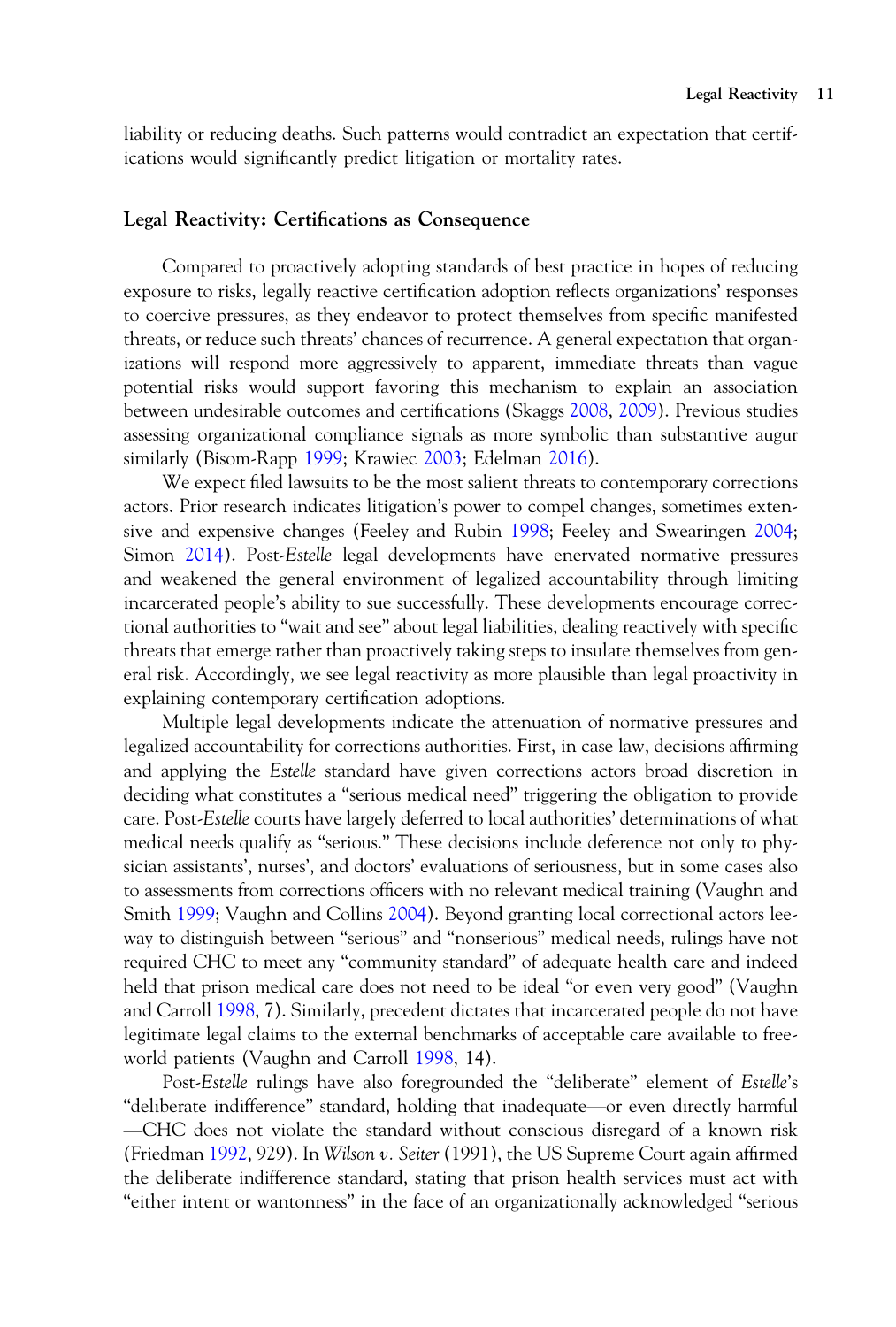medical need" to violate an incarcerated person's Eighth Amendment rights (Friedman [1992,](#page-29-0) 930–31). Similarly, in Farmer v. Brennan (1994), the Court emphasized that the Eighth Amendment forbids cruel and unusual punishments only, not cruel and unusual conditions, and concluded that conditions themselves do not constitute punishments (Schlanger [2018,](#page-30-0) 384–85). To substantiate a claim of unconstitutional deliberate indifference, they ruled, plaintiffs carry the burden of proof in demonstrating that defendants knowingly disregarded a serious risk of harm. These narrow interpretations of constitutional protections have limited incarcerated people's litigation options, and thus corrections authorities' constitutional accountability (Schlanger [2006,](#page-30-0) [2018\)](#page-30-0). Figures are process and process in demonstrating that accommingly disregarded a serious risk of harm. These narrow interpretations of constitu-<br>I protections have limited incarcerated people's litigation options, and thus ——<br>tio

has also eroded incarcerated people's access to legal recourse, furthering "wait and see" reactive stances' comparative appeal to corrections authorities. Driven by backlash to the prisoners' rights movement (Fleury-Steiner [2008;](#page-29-0) Lynch [2009\)](#page-29-0), the PLRA curbed courts' power regarding conditions of confinement cases through limiting injunctive relief and damages (Schlanger [2015](#page-30-0), 154). It also included several measures making it harder for incarcerated people to file lawsuits and easier for courts to dismiss their cases. The statute's "exhaustion requirement" requires incarcerated people to go through their system's entire internal grievance and appeal process before they are eligible to file lawsuits (Calavita and Jenness [2015](#page-28-0), 28). Further, the PLRA instituted new requirements for indigent incarcerated people to pay filing fees, and a "three-strikes" component requiring those who have had three previous lawsuits dismissed for certain reasons to pay their entire filing fee up front (Calavita and Jenness [2015,](#page-28-0) 27–28). Through limiting attorneys' fees, this law also increased incarcerated people's likelihood of filing lawsuits pro se, without representation; already common before the PLRA, pro se filings now constitute well over 90 percent of imprisoned people's civil rights cases (Schlanger [2015](#page-30-0), 166–67). Procedural hurdles and technical grounds for dismissal under the PLRA are consequential for incarcerated people who typically lack resources, education, and technical proficiency in legal matters; limited access to counsel compounds such difficulties. Collectively, the PLRA's provisions dramatically affected imprisoned people's litigation, both reducing filing rates and decreasing plaintiffs' rates of success in those cases that are filed (Schlanger [2015](#page-30-0)).

Post-Estelle doctrine and statutory restrictions on litigation mean that CHC must fail much more dramatically than free-world medicine to constitute legally actionable mistreatment (Vaughn and Carroll [1998](#page-31-0)). Mere negligence or violations of civil recklessness standards fail to meet the "culpable state of mind" standard required for an Eighth Amendment violation (Schlanger [2018](#page-30-0), 384–85). Even in cases where correctional actors without formal medical training deem medical issues "nonserious," the withholding of the "serious" designation can itself be sufficient to protect corrections organizations from liability (Vaughn and Carroll [1998,](#page-31-0) 9–10). To establish legal wrongdoing, CHC plaintiffs must establish that correctional actors caused harm through *delib*erate inaction in the face of recognized serious medical needs. Courts do not consider failures to meet basic competence standards or recognize serious medical issues evidence of legal wrongdoing; indeed, in the latter case, an organizational failure to identify a serious medical need points toward legal vindication, not legal liability. This insulation from liability encourages corrections actors to wait and deal with litigation when (and if) it eventuates, rather than seeking legal prophylaxis.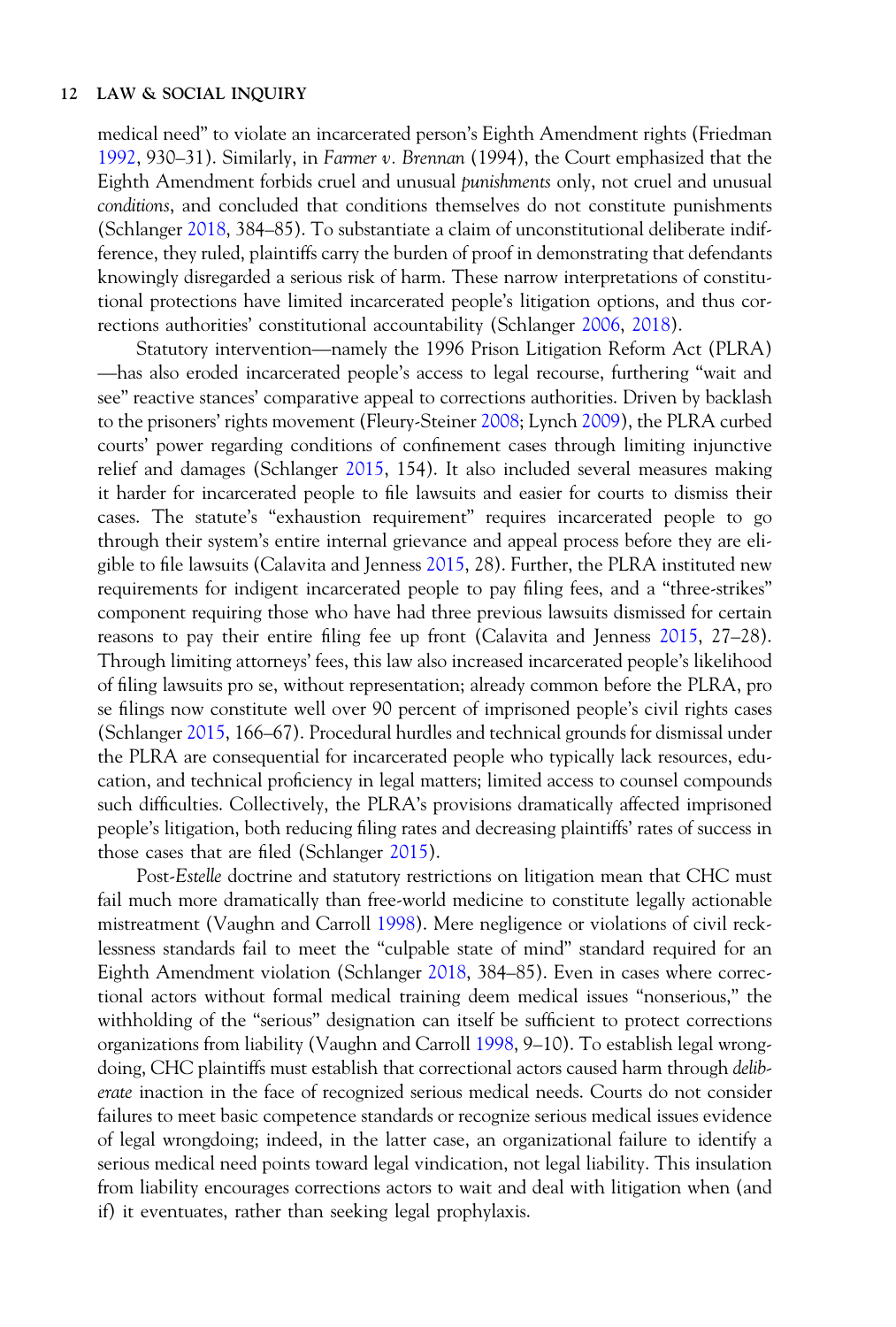Although lawsuits are especially noteworthy threats to corrections actors, we also consider the possibility that negative health outcomes, especially deaths, may cause defensive reactions. Perceived crises in health outcomes that attract popular or political attention can precipitate scrutiny for correctional administration and contracted service providers; deaths in particular can be notably impactful compared to less visible morbidity issues (Venters [2019](#page-31-0)). We expect, however, that elevated mortality rates will primarily manifest as threatening through their potential effects on litigation rates, meaning that any mortality effect would flow through litigation.

Whether resulting from litigation or mortality, the pressures engendering reactivity are coercive, rather than the normative pressures engendering proactivity (see DiMaggio and Powell [1983](#page-28-0)). Occasional legal mandates to standardize according to professional organizations' guidelines constitute directly coercive pressures underlying hypothetical legally reactive behavior, while manifest threats may present to corrections actors as crises demanding amelioration. Under reactivity, certifications constitute responses signaling compliance when under scrutiny (see Gray [2006](#page-29-0); Skaggs [2008,](#page-31-0) [2009](#page-31-0)).

## Hypotheses

Correctional health care's history and contemporary dynamics suggest two main hypotheses regarding relationships between mortality, litigation, and CHC certifications. Because we see lawsuits as the primary threat to corrections actors (and mortality as potentially threatening mainly through a prospective contribution to litigation), we posit:H1: Mortality and certifications will demonstrate no significant association.

And, because we expect contemporary corrections actors' certification adoptions to be legally reactive, not legally proactive, we posit:H2: Litigation and certifications will demonstrate significant positive association.

## DATA AND METHODS

## Data Sources and Variables

Our quantitative analyses draw on data from the NCCHC, the Bureau of Justice Statistics (BJS), and the Federal Judicial Center (FJC). Our data measure states across the years 1998–2015, giving us good coverage of the contemporary (post-PLRA) legal context. Our unit of analysis is the state-year.

## NCCHC Certifications

The NCCHC is not the only organization that offers third-party CHC endorsements. Our focus on their certification program reflects our expectation that, if any endorsements will significantly relate to litigation or mortality rates, it will be theirs. The NCCHC and its forebears pioneered external professional engagement with CHC, giving them a substantial first-mover advantage in the field. They are also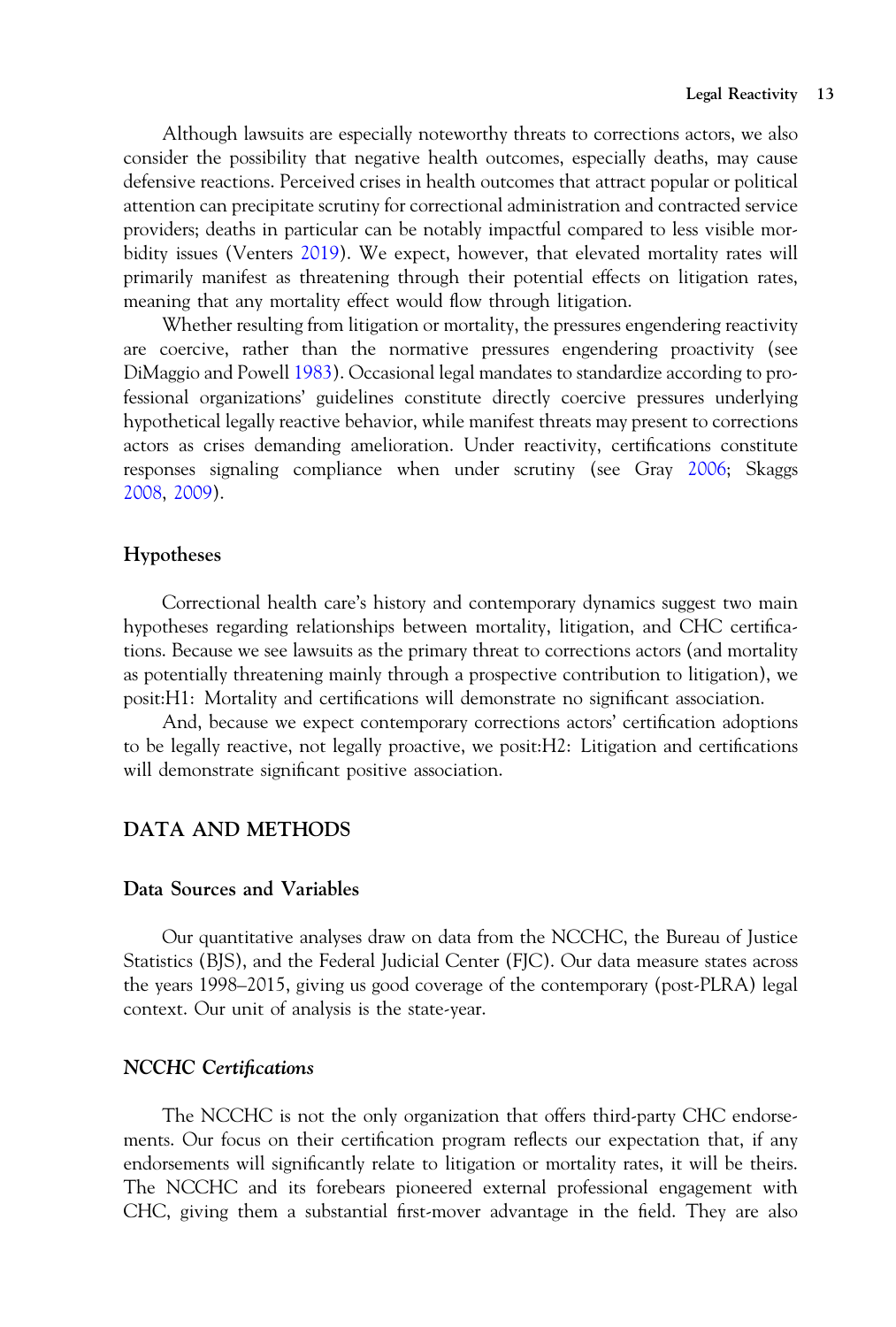specialists in CHC, not generalists in corrections administration, and are comparatively independent of corrections organizations while comparatively linked to mainstream medicine.<sup>5</sup>

The NCCHC's Certified Correctional Health Professional (CCHP) endorsement is the leading professional certification for CHC practitioners. Certification requires passing an exam on NCCHC standards, guidelines, and legal principles. The exam does not test clinical skills or competency. Until 2004, the exam was essay-based, take-home, and open-book. Concerns about subjective grading encouraged the switch to a proctored, multiple-choice exam in 2005. The current exam comprises eighty to one hundred multiple-choice questions, covering governance and administration; safety; personnel and training; health care services and support; care and treatment; special needs and services; health records; and medical-legal issues. Candidates have two hours to complete the exam, and passing requires a minimum score of 65 percent; between 2015 and 2018, the median pass rate was 82.5 percent (authors' correspondence with —NCCHC). The certification is valid for one year. In the 1990s, recertification required retaking the exam; today, recertification requires eighteen continuing education credits -six specific to CHC and twelve in related areas.<sup>6</sup>

Using NCCHC administrative records, we calculated each US state's annual numbers of CCHPs.<sup>7</sup> CCHPs self-report their work setting type, allowing us to differentiate between individuals working in state prisons and individuals working in jails; our analyses exclude CCHPs who reported other work settings. [Figures 1](#page-14-0) and [2](#page-14-0) map the national distribution of CCHPs during our period of analysis in jails and prisons respectively.

## Outcomes of Incarceration

Our main analyses examine two outcomes of incarceration: incarcerated populations' mortality rates and litigation rates.

<sup>5.</sup> The American Correctional Association (ACA) is the other significant contemporary actor in this space. The ACA had a representative on the NCCHC's board until the late 1990s. Since 1999, the ACA has directly competed with the NCCHC, offering its own endorsements of CHC actors and delivery systems (ACA 2021). Compared to the NCCHC, the ACA is more directly connected with corrections bureaucracies. Sheriffs and corrections administrators constitute the bulk of their leadership and those who devise their standards and endorsements. These officials have different expertise, experience, and motivations than the health care providers who write the NCCHC's Standards. Despite their differences from NCCHC endorsements, we made multiple attempts to procure endorsement data from the ACA to add to our analyses, but were unsuccessful endorsements, we made multiple attempts to procure endorsement data from the ACA to add to our analyses, but were unsuccessful.

tifications. According to our interlocutors at the NCCHC, some of these decisions reflect higher-ups' preferences or instructions, and others are individual decisions. The NCCHC has only recorded data on reimbursements for certification costs since 2014; from 2014 to 2020, between 40.63 percent and 52.36 percent of CCHP exam takers self-reported that their organizations reimbursed them for the exam fees, and 30.33 percent of recertifiers reported that their organizations reimbursed them for recertification fees (authors' correspondence with NCCHC).

<sup>7.</sup> Our CCHPs-per-state numbers derive from the addresses individuals provided when registering for the exam. These could be either home or work addresses. Because employees could live and work in different states, this measure may be slightly imprecise.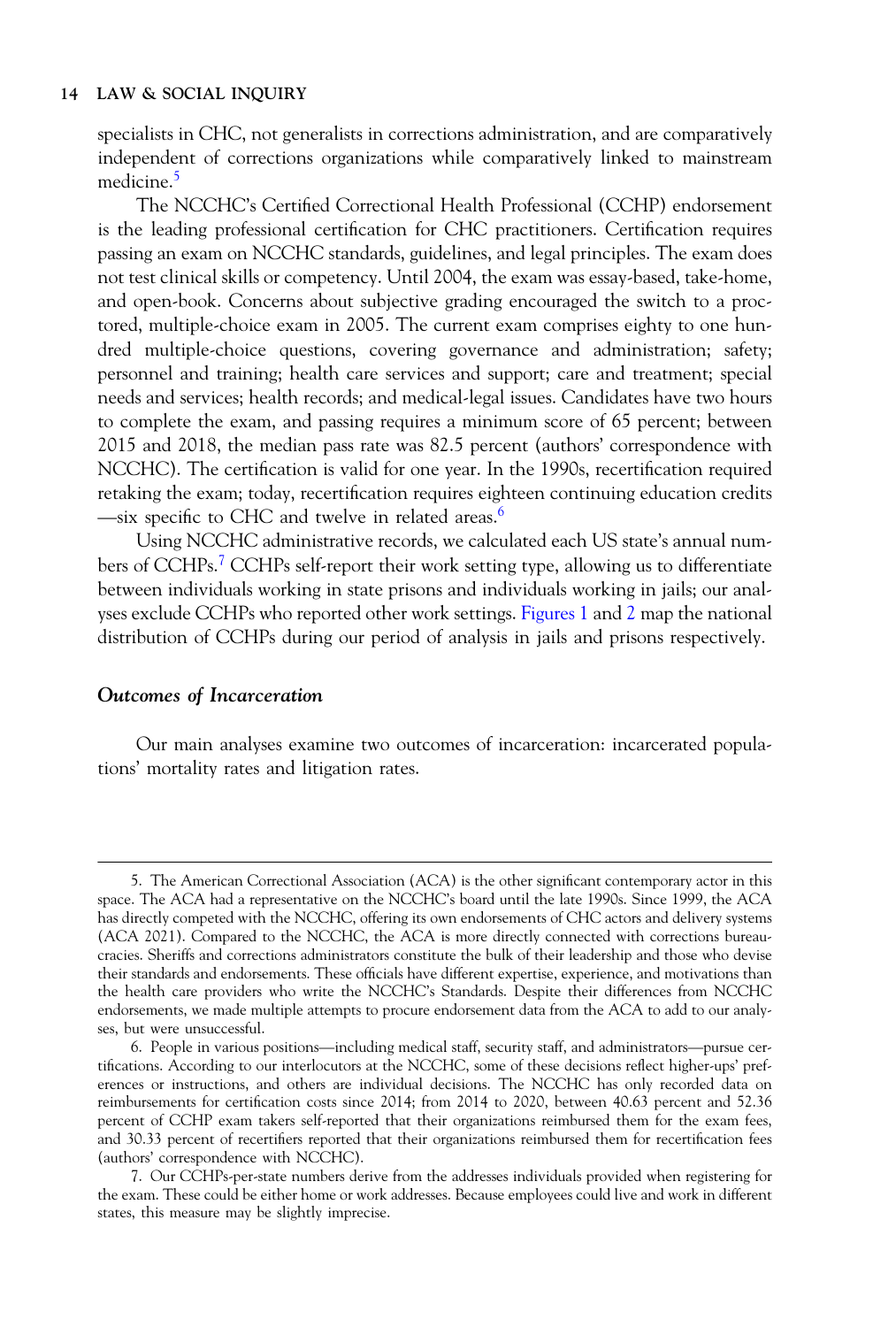## Legal Reactivity 15

<span id="page-14-0"></span>

Mean Number of CCHP Certifications in Jails 1998-2015

Figure 1. National distribution of jail CCHPs.





Figure 2. National distribution of prison CCHPs.

Mortality

We operationalize correctional medical outcomes via mortality. This is partly practical: the BJS Deaths in Custody Reporting Program provides some of the best data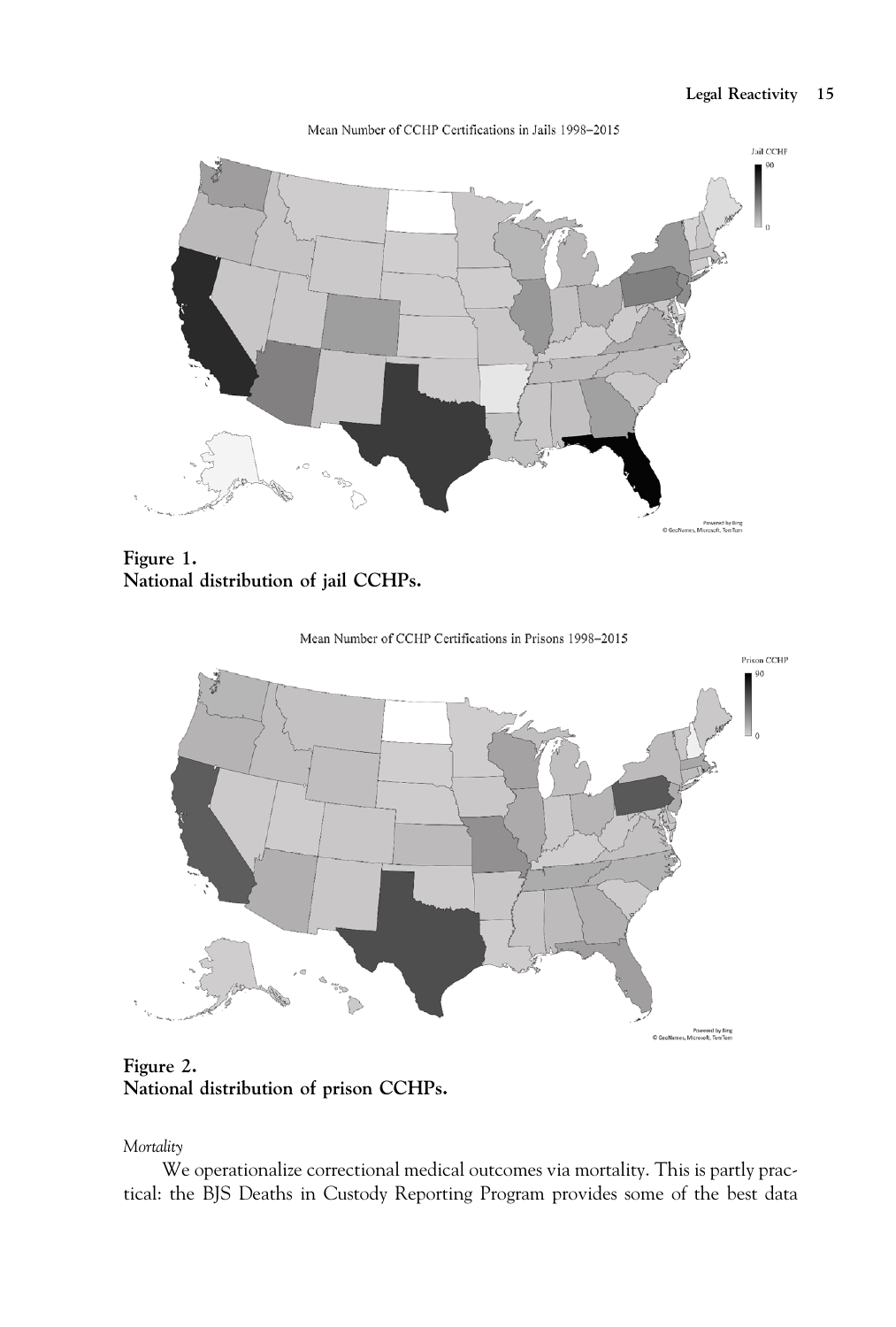available on facilities' medical outcomes, albeit data focused on a specific outcome.<sup>8</sup> Our focus on mortality, however, also reflects our theoretical framework. We expect deaths to be more threatening to corrections actors than less visible morbidity issues in correctional populations (Venters [2019\)](#page-31-0), and thus comparatively likely to influence behaviors like seeking certification.

The BJS jail mortality rates are the number of deaths in jails per one hundred thousand jailed people.<sup>9</sup> The BIS prison mortality rates are the number of deaths in state prisons per one hundred thousand imprisoned people.<sup>10</sup> The mortality rates for both jails and prisons include nonnatural causes of death (e.g., homicide, suicide, overdose), but exclude executions.

#### Litigation

We measure litigation as counts of cases filed in each state in each year. It is difficult to measure directly relevant litigation using available federal court data. The US district courts' nature of suit codes group all conditions of confinement lawsuits together, complicating the identification of CHC-specific suits.<sup>11</sup> Available data also do not differentiate between cases arising from jails and cases arising from prisons. Absent an extensive case-coding effort, these limitations force us to include all conditions of confinement cases in our litigation measure. This necessarily coarse measure is not ideal, as it includes all conditions of confinement suits, not just suits including a CHC allegation, and does not allow us to differentiate between imprisoned people's suits and jailed people's suits. A study of lawsuits against state correctional officials disposed of in 1992 found that 62 percent originated from state prisons and 36 percent from jails (Hanson and Daley [1994](#page-29-0), 16). Given prisons' larger populations and longer average sentences, it is safe to assume that this basic trend persists and that imprisoned people's lawsuits constitute the bulk of our litigation figures. We regret our inability to isolate CHC cases among conditions of confinement suits and to delineate between suits arising from jails and suits arising from prisons; the possibility of nonrandom variation in these proportions is cause for caution in interpreting our results.

## Controls

We included covariates to control for the time-variant state-level variables most plausibly related to correctional mortality and litigation: state population; $^{12}$  number of

<sup>8.</sup> Although mortality data are among the best available measures of correctional medical outcomes, they are certainly not perfect, especially when systems do not accurately report deaths in custody (see Dreiband et al. [2019](#page-28-0); Venters [2019,](#page-31-0) 23).

<sup>9.</sup> Yearly jail mortality is from Mortality in Correctional Institutions (MCI) (Formerly Deaths in Custody Reporting Program) Mortality in Local Jails, 2000-2016 – Statistical Tables NCJ 251921 and NCJ 248756.

<sup>10.</sup> Yearly prison mortality is from Mortality in Correctional Institutions (MCI) (Formerly Deaths in Custody Reporting Program) Mortality in State Prisons, 2001-2016 – Statistical Tables NCJ 251920 and NCJ 248756.

<sup>11.</sup> We used FJC data on civil cases filed from 1998 to 2015. Our litigation measure includes cases coded under nature of suit codes 550 and 555, both of which include conditions of confinement suits.

<sup>12.</sup> Population data come from the US Census Intercensal Tables 1917-2017, accessed September 21, 2018.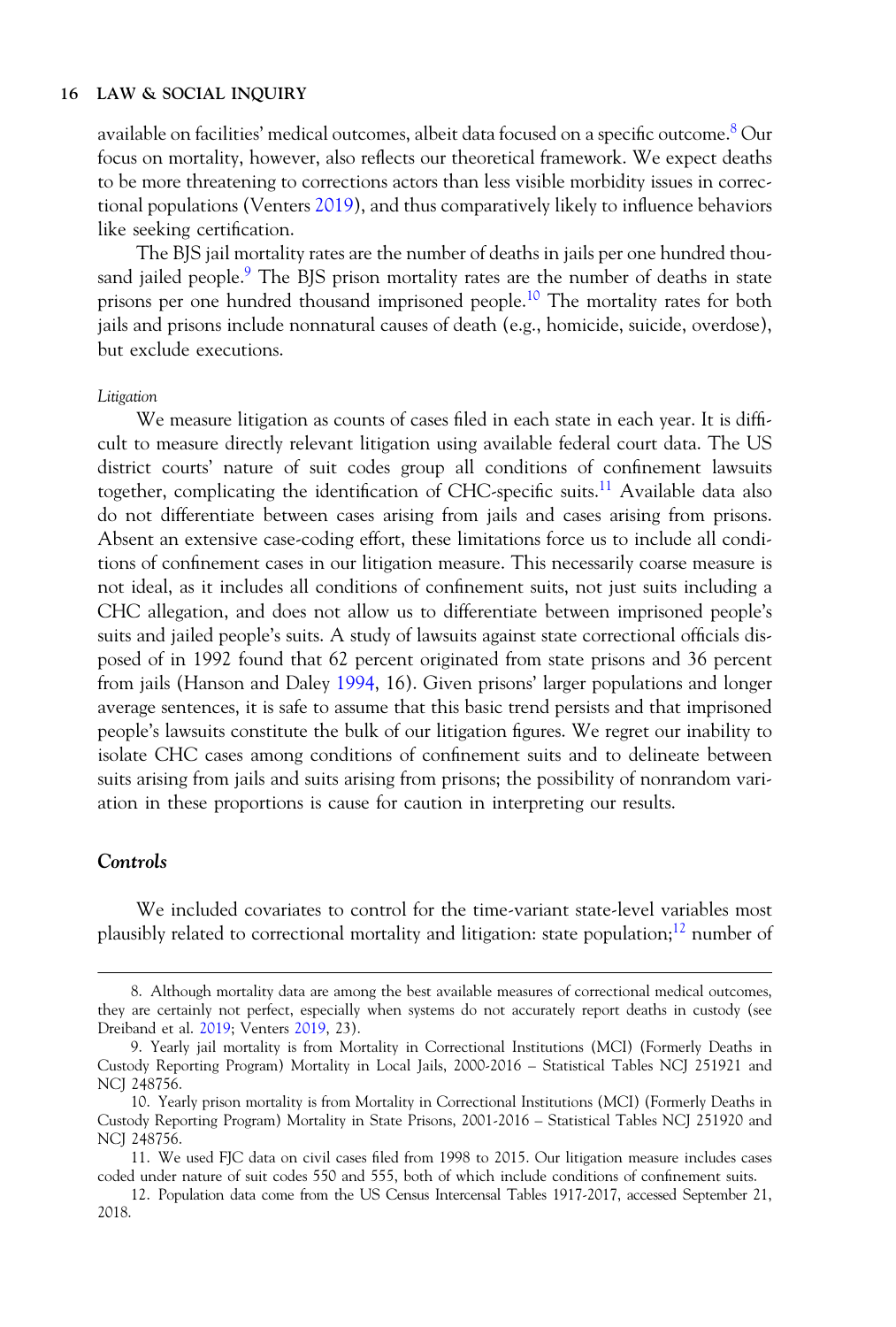incarcerated people; $13$  number of corrections employees; and system-level corrections expenditures.<sup>14</sup>,<sup>15</sup> As discussed below, we control for states' time-invariant characteristics with fixed effects.

## Models

Because we are interested in changes in the rate of certifications within states, across time, we estimated state fixed effects models. Each model included year dummy variables to remove potentially impactful national-level changes, such as developments in federal law. Thus, the models control for both states' time-invariant characteristics and year-specific national factors. We used rates of certification in the prison and jail systems separately when examining mortality, and combined facility types when examining litigation, because our litigation measure includes cases originating in both jails and prisons.16 To elucidate possible relationships between the focal variables—mortality, liti-<br>To elucidate possible relationships between the focal variables—mortality, liti-<br>To elucidate possible relationships between the focal variab gating litigation, because our litigation measure includes cases originating in both jails<br>and prisons.<sup>16</sup><br>To elucidate possible relationships between the focal variables—mortality, litigation, and certifications—we exami

come variable.

Assessing if NCCHC certifications predict mortality rates, we estimated two sets of state fixed effects models. We examined if certifications in the prison system were related to prison mortality, and then examined jails separately. We estimated models predicting mortality with covariates measured at the same year  $(t)$ , as well as at  $t-1$ ,  $t-2$ , and  $t-5$ . Because several states had years with no certified employees, we also estimated the same models excluding time points with zero certifications. These additional models' results did not substantially differ from our main models' results.

To assess if certifications predict lawsuits, we estimated a fixed effects negative binomial regression model, examining potential relationships between combined prison and jail certifications and rates of litigation.<sup>17</sup> As with mortality, we estimated models predicting lawsuits with covariates measured at the same year (t), as well as at  $t-1$ ,  $t-2$ , and  $t-5$ .

To model reactivity scenarios, we estimated models with mortality and litigation predicting certification. Similar to the previous analyses, we controlled for number of incarcerated people, number of employees, and corrections expenditures. During the

<sup>13.</sup> Prison population counts were drawn from the BJS Corrections Statistical Analysis Tool (CSAT). Jail population counts were drawn from Mortality in Correctional Institutions (MCI) (Formerly Deaths in Custody Reporting Program (DCRP)) Mortality in Local Jails, 2000-2016 – Statistical Tables NCJ 251921 and NCJ 248756.

<sup>14.</sup> We drew employment and expenditure data from BJS's Criminal Justice Expenditure and Employment Extracts. We used full-time equivalent numbers to determine corrections employment. We separated state-level figures from local-level figures to distinguish between prison and jail staff and between spending on prison systems and spending on jails.

<sup>15.</sup> There are some missing data in our sources. BJS did not collect expenditure data in 2001 or 2003. Jail population counts and mortality figures were not collected in 1998 or 1999. Prison population counts and mortality figures were not collected in 1998–2000. We imputed missing data using Multiple Imputation by Chained Equations with twenty datasets.

<sup>16.</sup> Five states have integrated prison and jail systems: Connecticut, Delaware, Hawaii, Rhode Island, and Vermont. We follow the BJS in treating these systems as prison systems in our analyses and exclude them from our jail-specific analyses.

<sup>17.</sup> We combine prison and jail systems in the litigation analyses because we cannot differentiate between lawsuits originating from jails and lawsuits originating from prisons.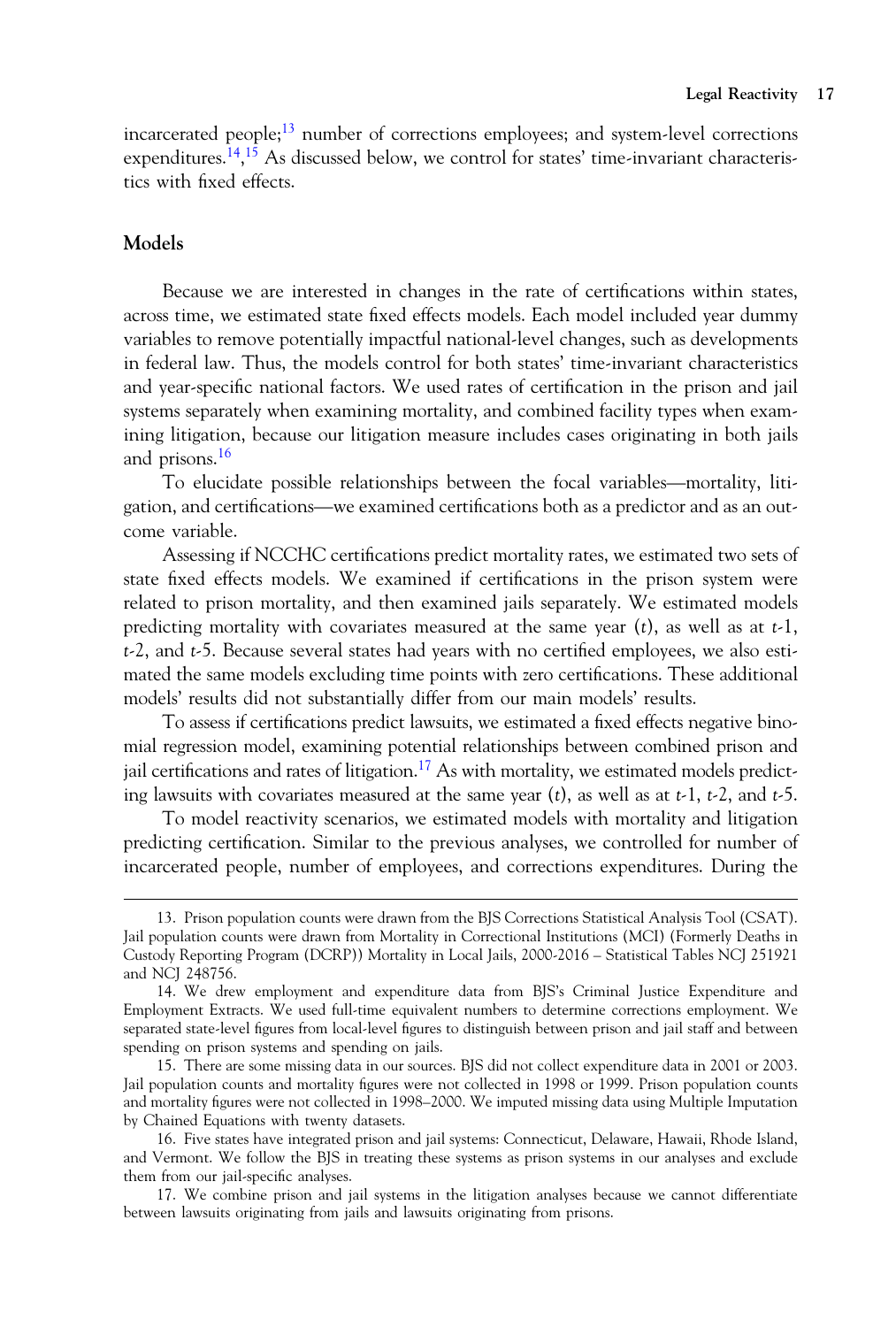# TABLE 1.

# Descriptive statistics  $(n=900)^{a}$

|                                          | Mean/Prop. | <b>SE</b> | Min.     | Max.  |
|------------------------------------------|------------|-----------|----------|-------|
| Year                                     | 2007       | 0.17      | 1998     | 2015  |
| Litigation                               | 459        | 18.23     | 2        | 3960  |
| State Population                         | 5975       | 219.55    | 491      | 39032 |
| Combined CCHP                            | 22         | 1.10      | 0        | 245   |
| Combined Incarcerated People (thousands) | 39         | 1.60      | 1.3      | 258   |
| Combined Employees (thousands)           | 14         | 0.58      | 0.7      | 101   |
| Combined Expenditures (thousands)        | 1317       | 63.23     | 39.0     | 15441 |
| Combined Mortality                       | 200        | 2.30      | 0        | 782   |
| Prison CCHP                              | 10         | 0.53      | $\Omega$ | 150   |
| Imprisoned People (thousands)            | 27         | 1.11      | 0.9      | 176   |
| Prison Employees (thousands)             | 9          | 0.36      | 0.4      | 64    |
| Prison Expenditures (thousands)          | 874        | 38.50     | 31.1     | 9668  |
| Prison Mortality                         | 252        | 3.36      | 0        | 631   |
| Jail CCHP                                | 12         | 0.73      | $\Omega$ | 196   |
| Jailed People (thousands)                | 14         | 0.58      | 0.1      | 83    |
| Jail Employees (thousands)               | 5          | 0.23      | 0.0      | 36    |
| Jail Expenditures (thousands)            | 444        | 25.46     | 1.1      | 5773  |
| Jail Mortality                           | 128        | 3.09      | 0        | 1370  |

 $a_n = 810$  for jail variables after excluding 5 states with integrated jail/prison systems.

period of analysis, the certification process typically took two to five months to complete (authors' correspondence with NCCHC); thus, reactive certification adoptions could be reflected in the same year as elevated mortality or litigation rates. In addition to our same-year models, we also estimated lagged-year models to determine if mortality or litigation in one year predicted certifications one, two, or five years later.

To further try to ascertain the temporal order between lawsuits and certifications, we also estimated cross-lagged panel analyses, assessing whether there is a stronger relationship between certifications in one year and lawsuits one, two, or five years later, or between lawsuits in one year and certifications one, two, or five years later. These models would only converge without additional covariates and thus should be interpreted with caution.

## RESULTS

Table 1 provides descriptive statistics.

As [Tables 2](#page-18-0) and [3](#page-19-0) show, we found no significant relationship between certifications and mortality in jails or prisons, supporting H1. [Table 2](#page-18-0) presents results from state fixed effects regressions for mortality from 1998 to 2015 in prisons (model 1) and jails (model 2), showing that certifications do not predict mortality. [Table 3](#page-19-0) presents state fixed effects negative binomial models predicting certification, showing that mortality does not predict certifications in jails or prisons.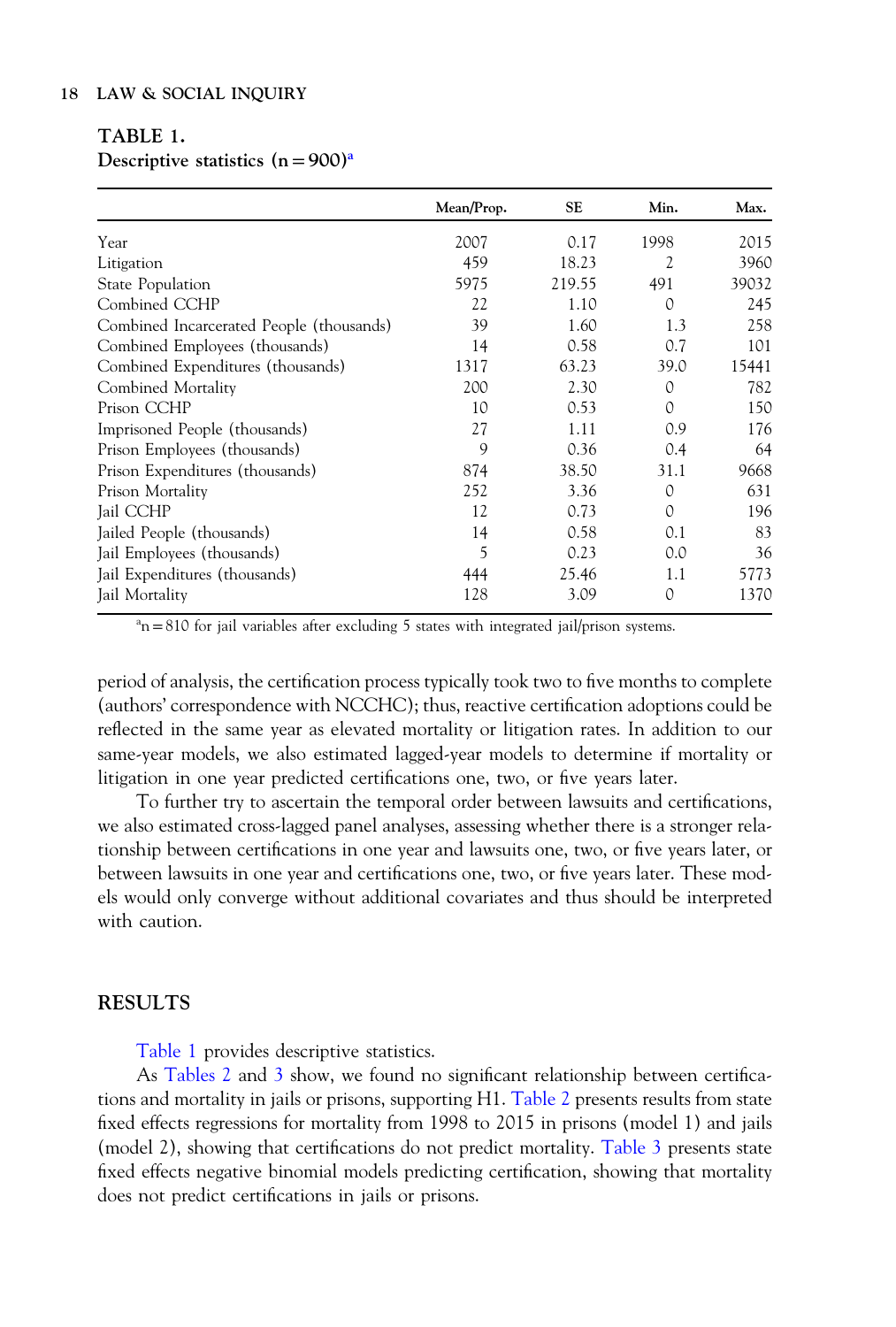# <span id="page-18-0"></span>TABLE 2.

|                         | Mortality  |           |
|-------------------------|------------|-----------|
|                         | Prison     | Jail      |
| Outcome:                | Model 2    | Model 2   |
| System:                 | Coef.      | Coef.     |
| Variables               |            |           |
| State Population        | 0.001      | 0.003     |
|                         | (0.009)    | (0.011)   |
| Incarcerated Population | 0.568      | $-1.368$  |
|                         | (0.806)    | (1.979)   |
| Employees               | 0.786      | $-7.148$  |
|                         | (2.519)    | (4.625)   |
| Expenditures            | 0.002      | $-0.003$  |
|                         | (0.016)    | (0.028)   |
| <b>CCHP</b>             | 0.131      | $-0.470$  |
|                         | (0.323)    | (0.292)   |
| Constant                | 211.769*** | 175.518** |
|                         | (55.326)   | (67.075)  |
| N                       | 900        | 810       |
| Number of States        | 50         | 50        |

Fixed effects regression predicting mortality from same-year certifications

 $*$  p<0.05,  $**$  p<0.01,  $***$  p<0.001; standard errors in parentheses

[Table 4](#page-20-0) presents state fixed effects negative binomial models predicting rates of litigation from certification in jails and prisons combined. The results from model 1 present the relationship between CCHP certifications and litigation rates. Each additional certification is associated with an increase in litigation by a factor of 1.002 ( $p < 0.001$ ).

[Table 5](#page-21-0) presents results from a fixed effects negative binomial predicting certification in jails and prisons from litigation. The incidence rate ratio (IRR) for litigation in [Table 5](#page-21-0) was 1.000 and significant; to better demonstrate the relationship, we used hundreds of lawsuits. As shown in model 1, for every hundred additional lawsuits filed, certifications increase by a factor of 1.017 ( $p < 0.001$ ).

[Figure 3](#page-21-0) presents the marginal effects of litigation on certification adoptions. On average, a standard deviation increase in litigation (547 lawsuits) is associated with 1.976 ( $p = 0.016$ ) additional individual certifications. Showing a positive relationship between litigation and certifications, the findings from [Tables 4](#page-20-0) and [5](#page-21-0) and [Figure 3](#page-21-0) support H2.

As indicated above, we also estimated a series of lagged models, assessing relationships between outcome variables in year t and predictor variables in years  $t-1$ ,  $t-2$ , and  $t-5$ . These models did not yield significant results for years t-1 or t-2. Similarly to the same-year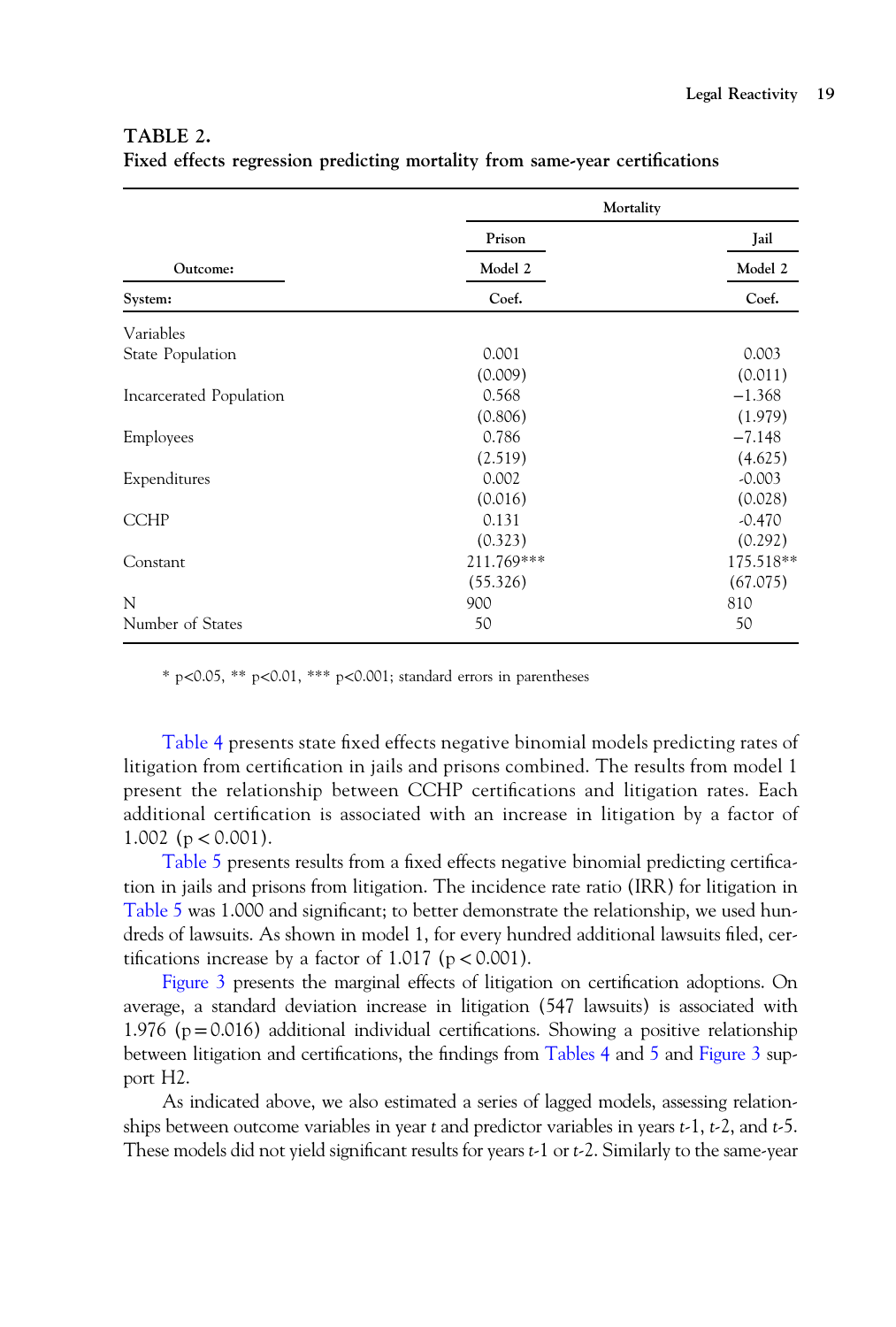# <span id="page-19-0"></span>TABLE 3.

Fixed effects negative binomial predicting certifications from same-year mortality

|                         | <b>CCHP</b> Certification |            |
|-------------------------|---------------------------|------------|
|                         | Prison                    | Jail       |
| Outcome:                | Model 2                   | Model 2    |
| System:                 | IRR                       | <b>IRR</b> |
| Variables               |                           |            |
| State Population        | 1.000                     | 1.000**    |
|                         | (0.000)                   | (0.000)    |
| Incarcerated Population | $0.973***$                | 1.000      |
|                         | (0.004)                   | (0.007)    |
| Employees               | 1.055***                  | 0.988      |
|                         | (0.013)                   | (0.017)    |
| Expenditures            | 1.000                     | 1.000      |
|                         | (0.000)                   | (0.000)    |
| Mortality               | 1.000                     | 0.999      |
|                         | (0.000)                   | (0.000)    |
| Constant                | 3.855***                  | 3.413***   |
|                         | (0.865)                   | (0.679)    |
| N                       | 882                       | 704        |
| Number of States        | 49                        | 44         |

\* p<0.05, \*\* p<0.01, \*\*\* p<0.001; standard errors in parentheses

models, the models for year t-5 showed statistically significant positive relationships between rates of litigation and individual certifications.

Our cross-lagged panel analyses yielded statistically significant relationships. [Figures 4](#page-22-0), [5](#page-22-0), and [6](#page-22-0) present results for the cross-lagged panel models examining one-, two-, and five-year lags respectively.

[Figures 4](#page-22-0), [5](#page-22-0), and [6](#page-22-0) show that, controlling for the number of certifications in the same year, numbers of lawsuits are positively associated with rates of certification in subsequent years. Each additional lawsuit is associated with  $0.006$  (p  $< 0.001$ ) more cer-tifications the next year ([Figure 4\)](#page-22-0), 0.012 ( $p < 0.01$ ) more certifications in two years [\(Figure 5](#page-22-0)), and 0.013 ( $p < 0.01$ ) more certifications in five years ([Figure 6\)](#page-22-0). As each figure shows, certifications do not significantly predict lawsuits the next year, two years later, or five years later.

These models' results suggest support for our hypothesized legal reactivity process: higher rates of litigation significantly predict rates of certification one, two, and five years later, while certifications do not predict lawsuits on any of these time lags. Again, however, these results should be interpreted with caution; the only cross-lagged models that would converge are reduced models, without the covariates the other models include.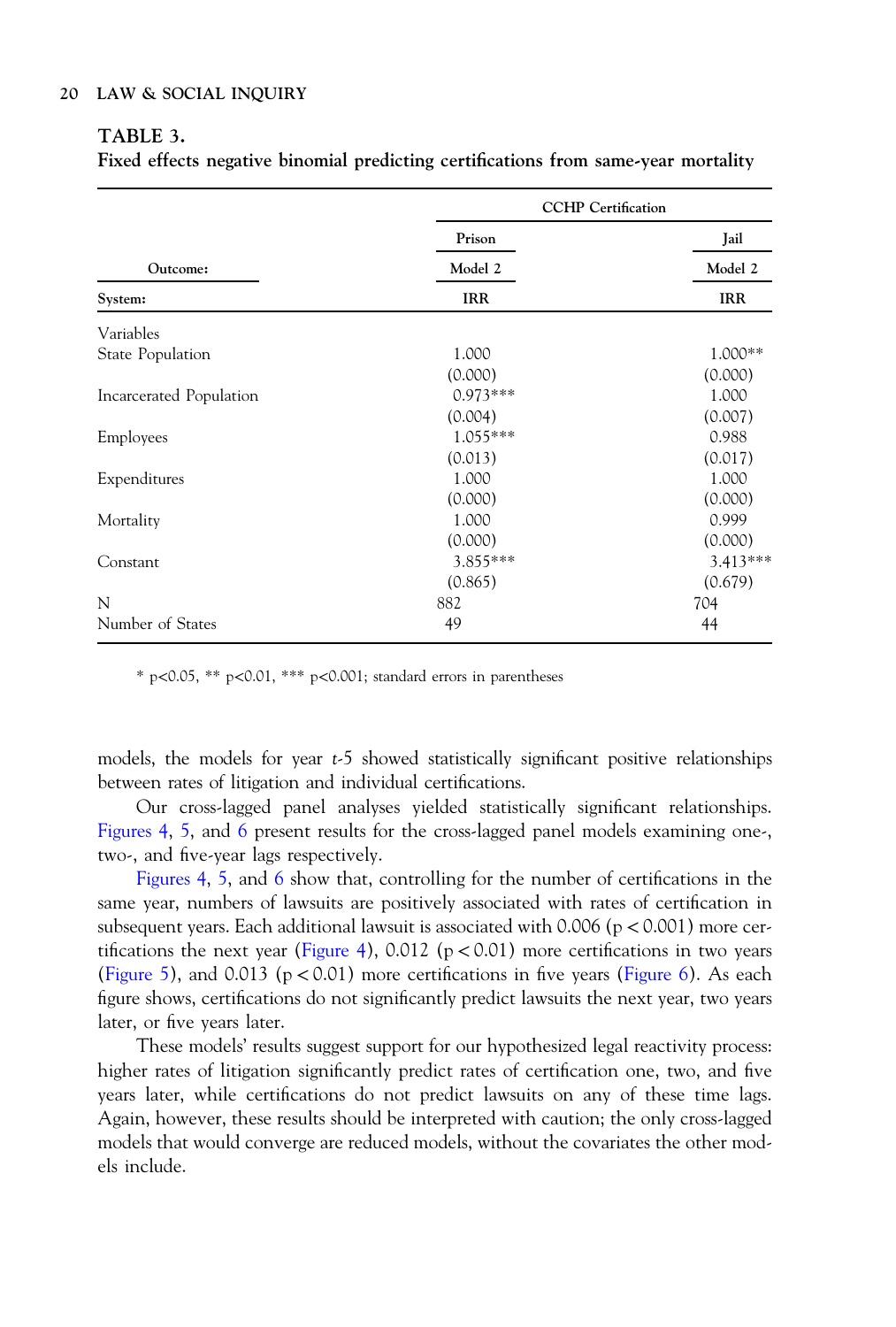|                         | Lawsuits                          |  |
|-------------------------|-----------------------------------|--|
|                         | Combined<br>Model 1<br><b>IRR</b> |  |
| Outcome:                |                                   |  |
| System:                 |                                   |  |
| Variables               |                                   |  |
| <b>State Population</b> | 1.000                             |  |
|                         | (0.000)                           |  |
| Incarcerated Population | 1.000                             |  |
|                         | (0.001)                           |  |
| Employees               | $1.022***$                        |  |
|                         | (0.004)                           |  |
| Expenditures            | 1.000*                            |  |
|                         | (0.000)                           |  |
| <b>CCHP</b>             | $1.002***$                        |  |
|                         | (0.000)                           |  |
| Constant                | 13.283***                         |  |
|                         | (1.083)                           |  |
| N                       | 900                               |  |
| Number of States        | 50                                |  |

# <span id="page-20-0"></span>TABLE 4. Fixed effects negative binomial predicting litigation from sameyear certifications

\* p<0.05, \*\* p<0.01, \*\*\* p<0.001; standard errors in parentheses

# DISCUSSION

Our quantitative analyses support both of our hypotheses. We do not find evidence of a significant association between certifications and mortality rates. We do find a significant positive relationship between certifications and litigation rates, supporting the proposed legal reactivity pattern.

The lack of a significant relationship between mortality and certifications is unsurprising, both to us and to our interlocutors at the NCCHC. Given the many variables<br>involved in predicting incarcerated people's rates of death, it would be unreasonable to<br>expect that NCCHC certifications (especially in m involved in predicting incarcerated people's rates of death, it would be unreasonable to expect that NCCHC certifications (especially in modest numbers) would be significant factors. For the reverse relationship—the idea t expect that NCCHC certifications (especially in modest numbers) would be significant significant influences than legal threats, and that any mortality influence on certification adoption would likely flow through mortality's potential contribution to litigation.

Like those predicting mortality, the pathways producing incarcerated people's litigation rates are complex and subject to multiple idiosyncratic influences; accordingly, we did not expect certifications to function as significant predictors of rates of suit. An idealized set of statistical controls might allow us to identify certifications' impact on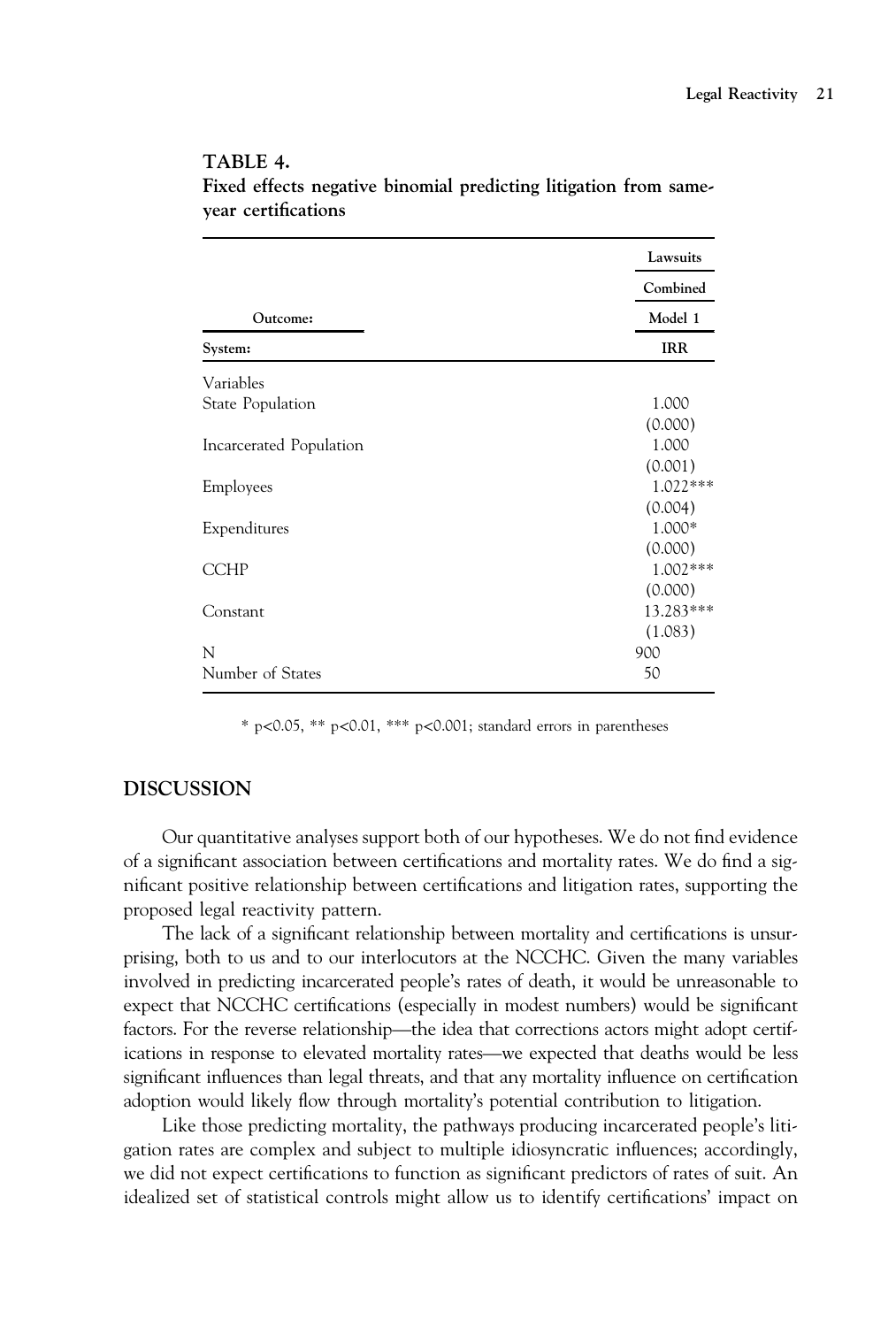# <span id="page-21-0"></span>TABLE 5.

Fixed effects negative binomial predicting certifications from same-year litigation

|                         | <b>CCHP</b> Certification<br>Combined |  |
|-------------------------|---------------------------------------|--|
|                         |                                       |  |
| Outcome:                | Model 1                               |  |
| System:                 | <b>IRR</b>                            |  |
| Variables               |                                       |  |
| State Population        | 1.000                                 |  |
|                         | (0.000)                               |  |
| Incarcerated Population | $0.992***$                            |  |
|                         | (0.002)                               |  |
| Employees               | 1.009                                 |  |
|                         | (0.007)                               |  |
| Expenditures            | 1.000                                 |  |
|                         | (0.000)                               |  |
| Lawsuits (hundreds)     | $1.017***$                            |  |
|                         | (0.005)                               |  |
| Constant                | 3.794***                              |  |
|                         | (0.642)                               |  |
| N                       | 882                                   |  |
| Number of States        | 49                                    |  |

\* p<0.05, \*\* p<0.01, \*\*\* p<0.001; standard errors in parentheses



Figure 3. Marginal effects predicting certifications from litigation rate.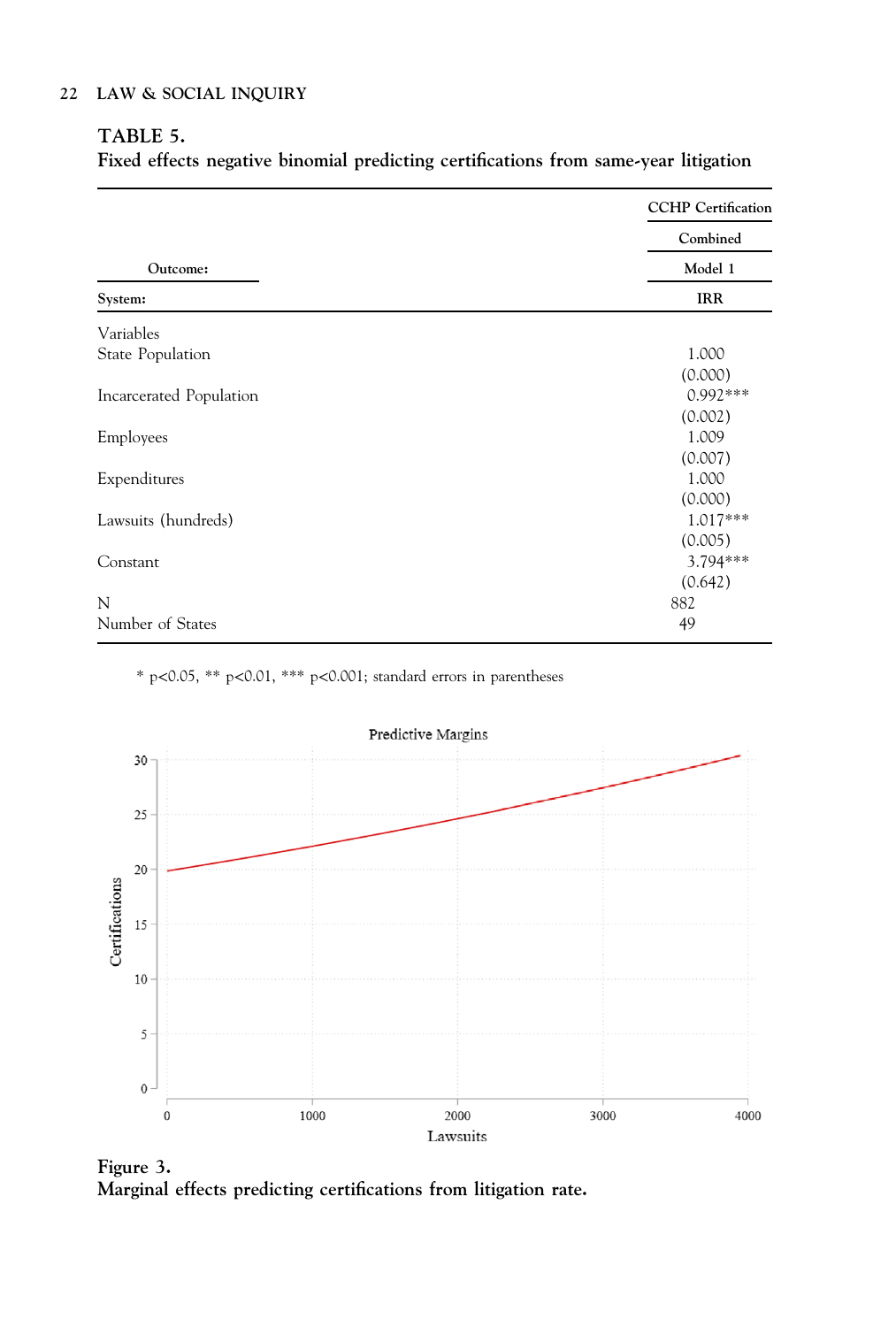<span id="page-22-0"></span>

Figure 4. Cross-lagged panel analysis, one-year lag.



Figure 5. Cross-lagged panel analysis, two-year lag.



Figure 6. Cross-lagged panel analysis, five-year lag.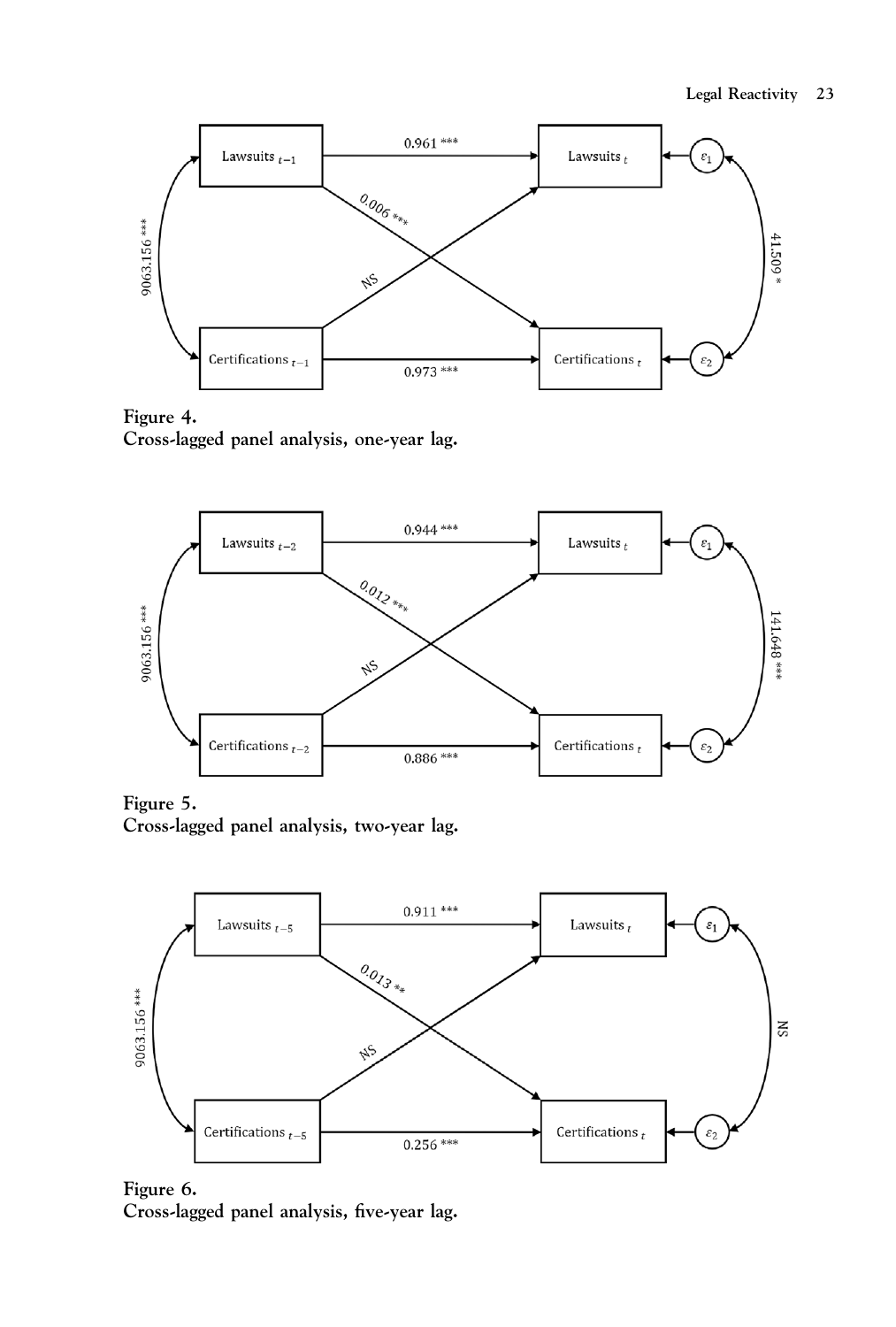these outcomes, but such controls are beyond the scope of our inquiry (and arguably unobtainable altogether).

Although we observe a positive association between certifications and lawsuits, we think it is unlikely that certifications are in any way "causing" more litigation. Fundamentally, there are multiple other factors that we think are more important than certifications in producing lawsuits. And, if certifications did directly affect rates of litigation, we can think of no reason why more certifications would lead to more lawsuits; by our reckoning, the skeptical position on certifications' substantive impact on CHC would entail the perspective that certifications do not reflect meaningful substantive differences, not that they reflect worse or more legally actionable circumstances. The results from our cross-lagged panel analyses offer additional empirical support for the proposed legal reactivity process, suggesting that higher rates of certification follow from higher rates of litigation, rather than vice versa.

The paths leading to certifications are also complex and subject to idiosyncrasies. It is easier, however, to envision the pathway through which lawsuits would significantly predict certifications than vice versa. Litigation is a powerful influence on corrections organizations (Feeley and Rubin [1998;](#page-29-0) Feeley and Swearingen [2004](#page-29-0); Simon [2014](#page-31-0); Venters [2019](#page-31-0)). Other factors doubtless inform decisions about seeking these validations (although our models suggest that one potential such factor, incarcerated people's mortality rate, does not do so significantly). The factors here, though, appear less diverse and intricate than the factors shaping mortality and litigation. The association that we observe suggests that our litigation measure indeed captures an important influence on decisions to obtain certifications.

It is important to bear in mind that our litigation variable is a measure of all conditions of confinement lawsuits filed in a state, across both jails and prisons. It is not limited to those cases involving a CHC allegation. For these reasons, the measure is imprecise. This imprecision, however, is arguably less problematic for a legally reactive relationship between litigation and certifications. Overall lawsuit volume may influence CHC decisions through signaling legal threat, even if those lawsuits pertain to more than CHC. As part of a general pattern of apparent legal exposure on conditions of confinement issues, both CHC-related suits and other types of suits could inform protective reactions, including the certifications that we examine. It seems less likely, on the other hand, that total conditions of confinement litigation would respond to rates of CHC-specific certifications.

Pertinent legal compulsion also supports the proposed legal reactivity relationship. That is, conditions of settlements or court orders may push corrections organizations to meet privately produced standards or adopt third-party endorsements.<sup>18</sup> The US Department of Justice's (DOJ) investigation of conditions at Chicago's Cook County Jail included recommendations to train staff "in accordance [with] generally accepted professional standards" and provide treatment in line with "generally accepted correctional standards of care" (Becker and Fitzgerald [2008,](#page-28-0) 85–86). A 2010 consent decree in the subsequent lawsuit also emphasized "generally accepted correctional standards" and "generally accepted professional standards," naming the NCCHC as a

<sup>18.</sup> This corresponds to a history of legal interventions incorporating private standard-makers' guidance (Feeley and Swearingen 2004, 447; Camp and Useem [2012](#page-28-0)).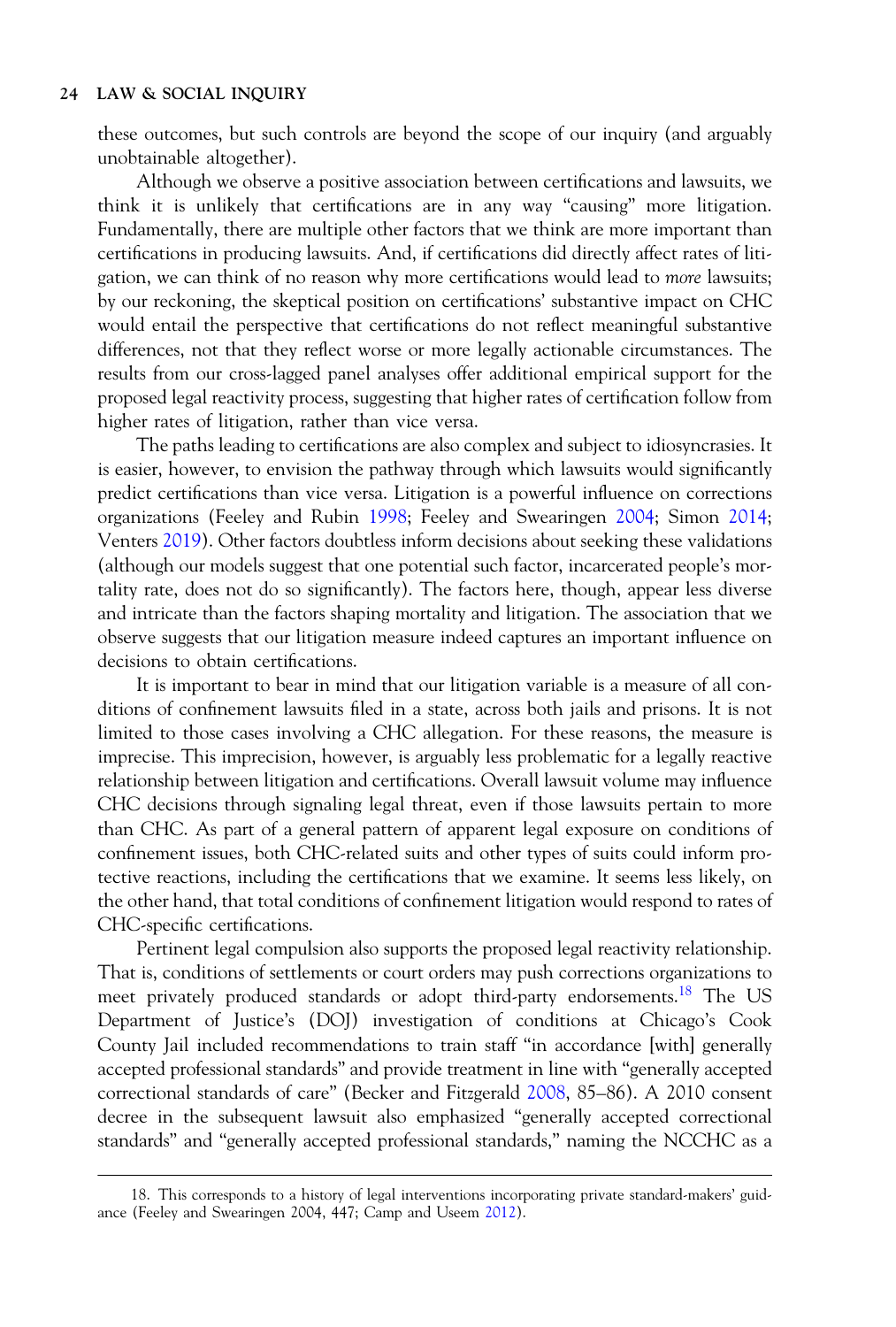source of such standards (United States v. Cook County 2010). Settlements in other cases have explicitly referenced NCCHC standards and required corrections organizations to obtain NCCHC accreditations (see, for example, Presley v. Epps [2006;](#page-28-0) Flynn v. Doyle 2010; Parsons v. Ryan 2014).

We cannot systematically measure such legal interventions' contribution to a legal reactivity pattern. Some cases offer conjectural evidence of such influence. For instance, in 2008, the year the DOJ concluded their Cook County investigation, twenty-three CCHPs worked in Illinois jails; by 2009, that number had almost doubled, to fortythree. On the other hand, our data do not suggest any direct influence of the 2014 settlement in Parsons v. Ryan. Although this settlement imposed conditions on all Arizona Department of Corrections facilities, the number of accredited facilities was constant at twelve in 2013, 2014, and 2015.<sup>19</sup> While the number of CCHPs working in state prisons grew from twenty-nine to thirty-three between 2014 and 2015, the rate of growth in certifications was slower in Parsons v. Ryan's immediate wake than it had been over the preceding three years.

Several other limitations curtail our ability to fully tease out the complicated relationships between CHC certifications and litigation. Fundamentally, we cannot account for various unobserved factors with potentially significant impact. These include important factors such as changes in correctional administration (Venters [2019,](#page-31-0) 7), as well as the possibility of singularly influential events, such as especially consequential deaths or lawsuits (see Skaggs [2008,](#page-31-0) [2009](#page-31-0)). Particularly because incarcerated people's lawsuits so rarely succeed, it seems intuitive that the relatively rare event of a plaintiff-favoring settlement or court order may have an outsized effect on corrections actors' decisions to seek certification. Although we cannot measure this phenomenon systematically, it would align with a general pattern of legal reactivity; this gives us confidence that our broader conclusions hold, regardless of the extent to which this phenomenon occurs.

Our data's level of aggregation also presents a general limitation. The possibility of nonrandom variation in the proportion of conditions of confinement suits involving health care issues and in the share of cases arising from jails relative to prisons is an important caveat to our conclusions. Because our data are state-level, not facility-level, we also cannot systematically account for the place of interfacility differences in certification adoption in the broad patterns we observe. Similarly, we cannot empirically account for mimetic isomorphism's (DiMaggio and Powell [1983](#page-28-0)) potential contribution to states' certification rates; it is possible that early adopters influence proximate counterparts who perceive certification as beneficial. Our aggregated data necessitate lump-<br>ing states' systems of correctional organizations together, creating an even coarser unit<br>of analysis than many studies' treatment of ing states' systems of correctional organizations together, creating an even coarser unit of analysis than many studies' treatment of organizations as unitary actors (see Gray and Silbey 2014). Future research—especially work employing facility-level data and other finer-grained evidence—could usefully address many of this study's shortcomings, including through directly investigating the possibility that more "legalistic" correctional environments are more prone to both lawsuits and certification adoptions (see Kagan [2001](#page-29-0)).

<sup>19.</sup> Although we do not include them in our main analyses, we also obtained some data on facility accreditations from the NCCHC.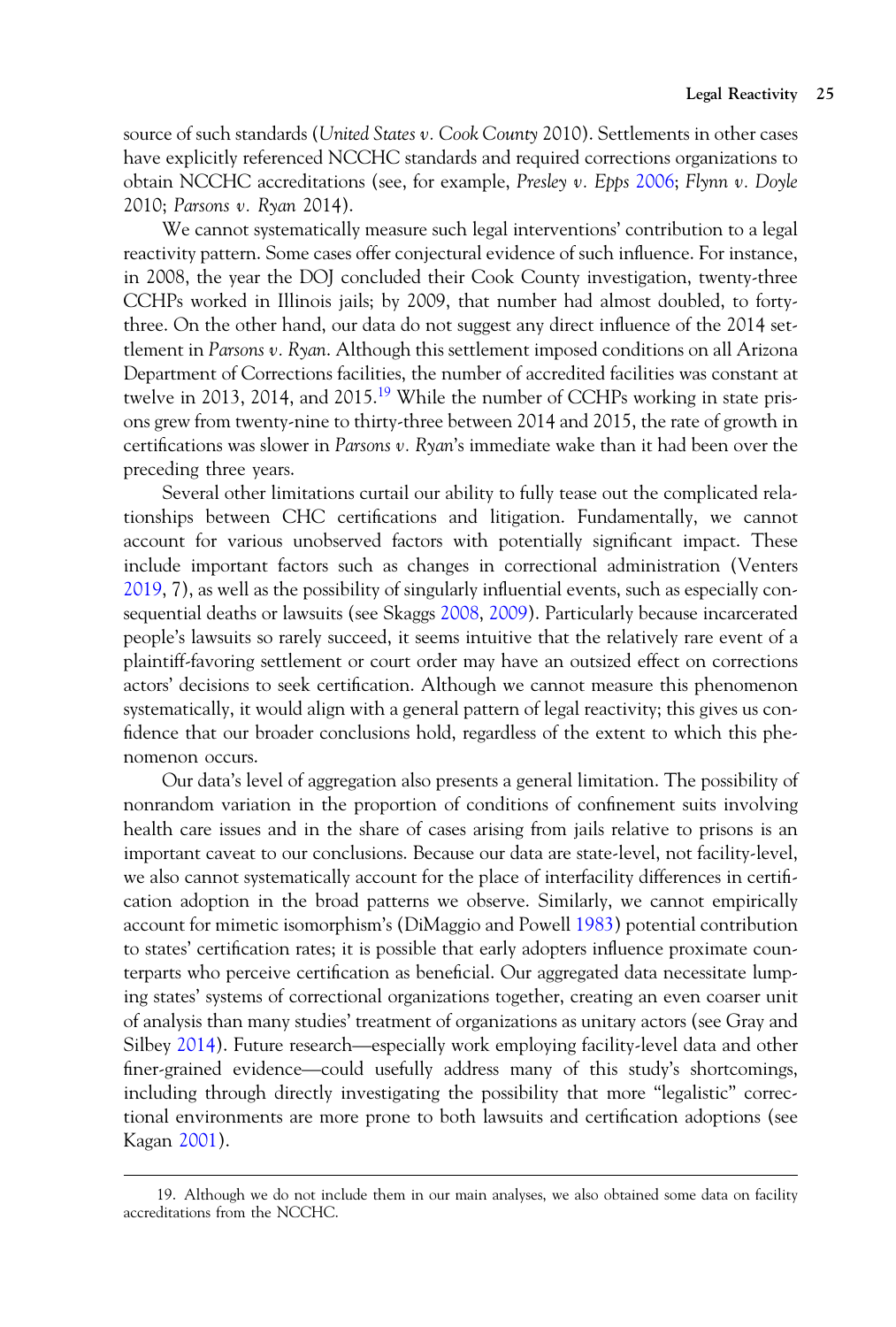Although privatized prisons have attracted substantial popular attention, this conversation does not always attend to private contractors' substantial role in public correctional facilities; this is another factor that our models cannot accommodate. The state and local governments that run many of this study's focal prisons and jails contract for-profit firms to provide an array of services, including health care. Such arrangements significantly affect care provision (see Hurst, Castañeda, and Ramsdale [2019](#page-29-0)). Although our study cannot ascertain contractors' place in the phenomena we describe, particular dynamics may characterize correctional contexts involving these public-private hybrids; for instance, some contracts between government and private service providers require that providers obtain NCCHC endorsements (e.g., County of Alameda Contract #900324; State of Vermont Contract #7891). As governments try to reduce corrections expenditures (Aviram [2010](#page-28-0); Gottschalk [2014](#page-29-0)), relationships between correctional administration, private contractors, and validation organizations merit closer study.

# **CONCLUSION**

In the early stages of the CHC reforms that began in the 1960s, expanding professional oversight ventures reflected legal proactivity: the nascent NCCHC focused on substantive reforms in the field, helping corrections actors manage general risk in an emerging environment of legalized accountability (see Epp [2009](#page-28-0)). Subsequent legal developments, including court rulings deferring to corrections authorities and the PLRA, curtailed incarcerated people's ability to effectively sue over conditions of confinement. In the post-PLRA legal environment, we expected to find that corrections actors would typically wait until direct legal threats manifested in the form of elevated litigation rates to adopt certifications. Our results support this proposition, indicating that contemporary corrections actors tend to use certification as a resource when responding to specific threats, rather than a proactive measure to reduce exposure to abstract legal risk. March [\(1997](#page-30-0), 15) observes that "estimations of risk are systematically biased by the experiences decision makers have in organizations." In CHC, experiences responding to specific threats, rather than a proactive measure to reduce exposure to abstract legal risk. March (1997, 15) observes that "estimations of risk are systematically biased by the experiences decision makers ha decisions to seek certification. This finding corresponds to other research suggesting that organizations respond more vigorously to direct external pressure from litigation than to general conditions of their normative environments (Skaggs [2008,](#page-31-0) [2009](#page-31-0)).<sup>20</sup>

The patterns we identify indicate how legal endogeneity plays out in the corrections context (see Edelman [2016](#page-28-0), 230–35). The expanded recognition of incarcerated people's legal rights in key reform-era rulings signaled a new environment of legalized accountability in the country's correctional facilities (Feeley and Rubin [1998](#page-29-0); Epp [2009\)](#page-28-0). To a certain degree, this environment lent itself to proactive responses from

<sup>20.</sup> For a different type of social context in which actors consider whether to adopt proactive risk insulation measures, one might consider decisions about inoculations. Concluding that vaccinations' costs outweigh their risk reduction benefits, some parents elect to wait and respond to potential illnesses rather than vaccinating children (Reich [2016](#page-30-0)); our results indicate that, like these parents, corrections actors may conclude that legal risks are low enough to justify holding off on prophylactic measures.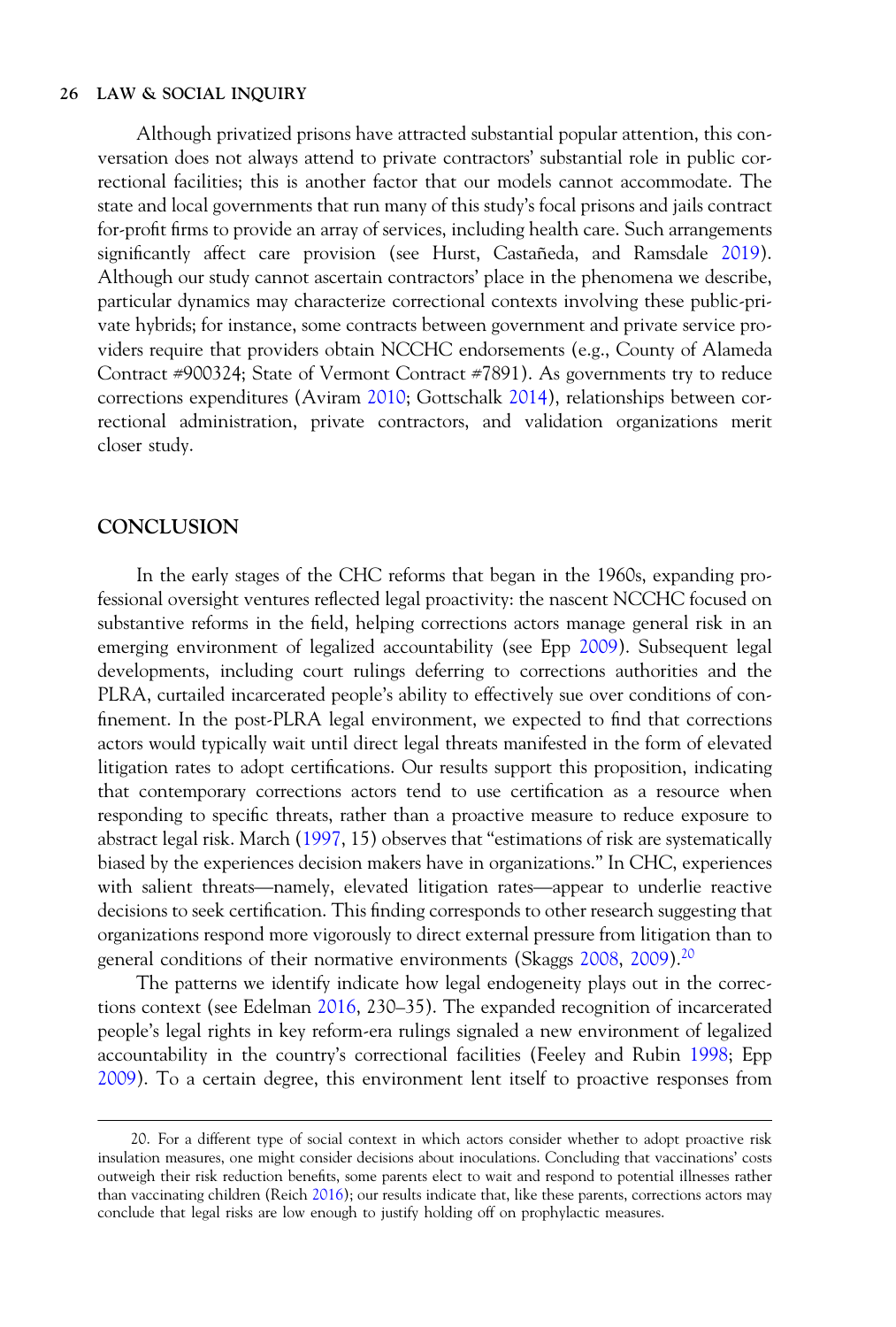corrections authorities seeking to insulate themselves from general risks of litigation in this changed organizational environment.

However, subsequent action in the judicial and legislative branches reduced incentives to take such proactive steps: courts generally deferred to organizational protocols and decisions, and Congress enervated incarcerated people's legal recourse with the PLRA. These caveats and circumscriptions limited the apparent pressure on corrections authorities to demonstrate legitimacy and adopt prophylactic risk insulation measures. Instead, the dynamic interplay between corrections organizations and legal institutions shifted the legal environment in a direction more favorable to adopting defensive measures if and when specific threats materialized. With court rulings and statutory changes making successful legal challenges appear exceedingly unlikely, the comparatively robust environment of legalized accountability that emerged in the 1960s and 1970s gave way to a much more limited version, in which corrections authorities could reasonably infer that aggressive efforts to protect themselves from prospective lawsuits were unnecessary. Our results bear this out: in the specific case of CHC endorsements, at least, post-PLRA corrections actors are likely to wait until manifest legal threats arise before taking ameliorative action.

Throughout the post-Estelle legal developments, courts and legislators repeatedly prioritized correctional facilities' core mission of secure confinement over potentially competing considerations, including incarcerated people's ability to meaningfully claim constitutional rights. This tendency facilitated corrections' "organizational internalization of law" (Edelman and Suchman [1999](#page-28-0)), helping them keep complaints in-house and minimizing their exposure to general legal risk (see Calavita and Jenness [2015](#page-28-0)).

Thus, our analysis illuminates how characteristic environmental pressures influence correctional organizations' behavior. Pfeffer and Salancik [\(1978](#page-30-0), 96) note that organizations' environments may present conflicting demands and that organizations "may attend to one set of demands at one point in time and to some other set when they become more pressing." Security, not health care, is corrections' top priority, and security considerations trump care considerations as a matter of course (Prout and Ross [1988;](#page-30-0) Venters [2019](#page-31-0)). In the contemporary correctional context, proactive measures to manage uncertainty and risk related to health care services are less widely embraced than reactive responses to manifest trouble, when explicit legal threats elevate conditions of confinement considerations and impel corresponding action.

Within this context, our results also offer some support for litigation's capacity to cause change (see Feeley and Rubin [1998;](#page-29-0) Feeley and Swearingen [2004](#page-29-0); Simon [2014](#page-31-0)). Lawsuits do appear to encourage standardization and professionalization. Litigation, however, does not appear to significantly affect mortality, either directly or through the pathway of standardization and professionalization.

Stakes are high for incarcerated people pursuing medical care cases and other conditions of confinement grievances (Calavita and Jenness [2015,](#page-28-0) 63–64). And current and future incarcerated people are not the only stakeholders in CHC; as the COVID-19 pandemic has laid bare, correctional facilities' treatment of their confined populations also has significant implications for the general public. Imprisoned and jailed people are starkly unhealthy compared to their free-world counterparts (Binswanger, Krueger, and Steiner [2009;](#page-28-0) Wilper et al. [2009;](#page-31-0) Nowotny, Rogers, and Boardman [2017](#page-30-0)). The increasing health care needs of a "graying" prison population compound these problems and their fiscal costs (Reimer [2008;](#page-30-0) Nowotny et al. [2016;](#page-30-0) Skarupski et al. [2018](#page-31-0)). CHC also constitutes a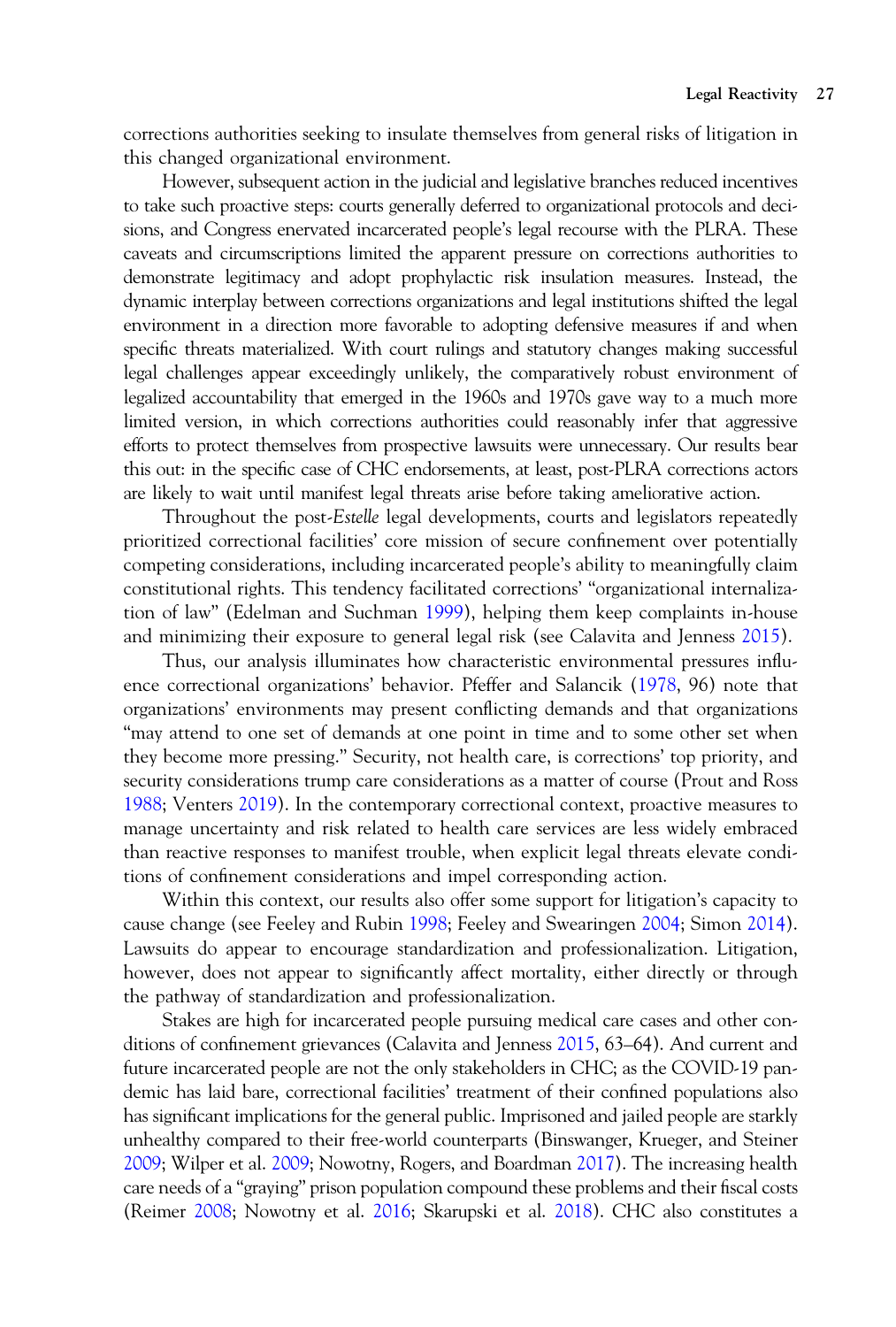<span id="page-27-0"></span>significant public health matter, particularly in communities disproportionately affected<br>by mass incarceration (Schnittker et al. 2015; Nowotny and Kuptsevych-Timmer 2018).<br>Millions of people cycle through the nation's co by mass incarceration (Schnittker et al. [2015](#page-31-0); Nowotny and Kuptsevych-Timmer [2018](#page-30-0)).<br>Millions of people cycle through the nation's correctional facilities every year. Upon<br>release, formerly incarcerated people bear above-av Millions of people cycle through the nation's correctional facilities every year. Upon (Tyler and Brockmann [2017](#page-31-0); Western [2018](#page-31-0)). Although correctional facilities are often obscured from public view, their activities' humanitarian, fiscal, and public health consequences extend far beyond jail and prison walls.

## BIOGRAPHICAL STATEMENT/ACKNOWLEDGMENTS

The authors thank current and former National Commission on Correctional Health Care (NCCHC) leadership and staff, many of whom aided the project in various ways. Paula Hancock, Ed Harrison, and the late Scott Chavez magnanimously supported the historical component, and Brent Gibson and Jim Pavletich generously facilitated the data access that enabled the later quantitative stages. The quantitative analyses would have been impossible without Matissa Sammons's gracious provision of NCCHC data and resolute assistance with numerous technical questions.

The authors also gratefully acknowledge help from others outside the NCCHC. Margo Schlanger provided litigation data and offered valuable guidance on the project. Shawn Bauldry and Trent Mize provided indispensable advice and assistance on the quantitative analyses. Alex Friedmann, Managing Editor of Prison Legal News, provided insights on references to accreditation in settlements and court orders. Brian Kelly, Bob Nelson, Heather Schoenfeld, Christie Sennott, Kevin Stainback, Robin Stryker, Mark Suchman, and Bert Useem all offered helpful comments.

# SUPPLEMENTARY MATERIAL

To view supplementary material for this article, please visit [https://doi.org/10.1017/](https://doi.org/10.1017/lsi.2021.23) [lsi.2021.23](https://doi.org/10.1017/lsi.2021.23)

## **REFERENCES**

- American Bar Association and American Medical Association (ABA and AMA). Medical and Health Care in Jails, Prisons, and Other Correctional Facilities: A Compilation of Standards and Materials. Washington, DC: ABA Commission on Correctional Facilities and Services and AMA Division of Medical Practice, 1974.
- American Correctional Association (ACA). "Standards." 2021. [http://www.aca.org/ACA\\_Prod\\_](http://www.aca.org/ACA_Prod_IMIS/ACA_Member/Standards_and_Accreditation/StandardsInfo_Home.aspx) [IMIS/ACA\\_Member/Standards\\_and\\_Accreditation/StandardsInfo\\_Home.aspx](http://www.aca.org/ACA_Prod_IMIS/ACA_Member/Standards_and_Accreditation/StandardsInfo_Home.aspx).
- American Correctional Health Services Association (ACHSA). "Our History." 2019. [http://www.](http://www.achsa.org/our-history/) [achsa.org/our-history/](http://www.achsa.org/our-history/).
- American Medical Association (AMA). "Proposal for a Pilot Program to Improve Medical Care and Health Services in Correctional Institutions." Chicago, IL: AMA, 1974.
- Anno, B. Jaye. Health Care in Jails: Realties and Remedies. Washington, DC: National Institute of Justice, 1976.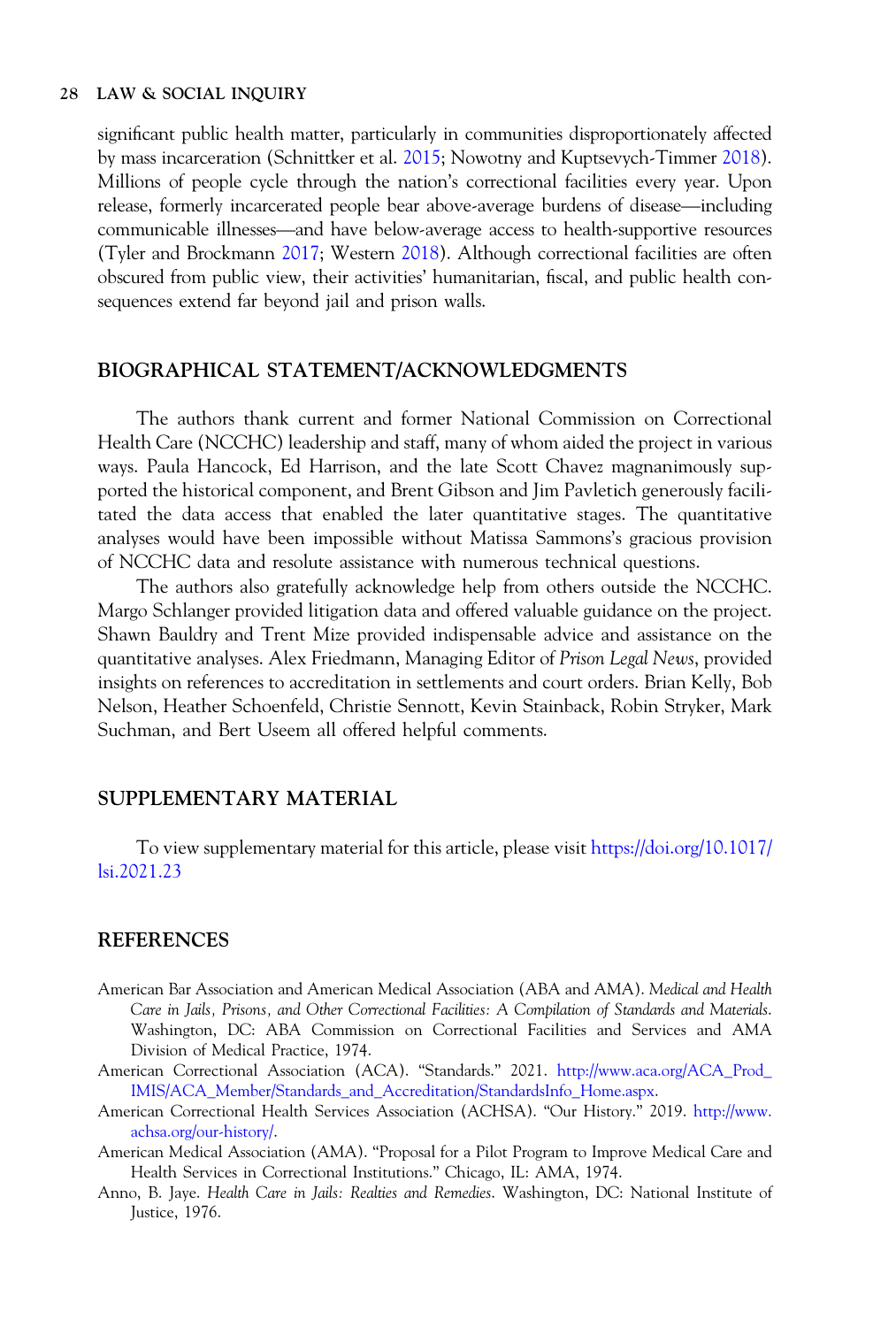- <span id="page-28-0"></span>. Final Evaluation Report of the American Medical Association's Program to Improve Health Care in Jails (Year One). Washington, DC: Blackstone Associates, Inc., 1977.
- . Correctional Health Care: Guidelines for the Management of an Adequate Delivery System. Chicago: National Commission on Correctional Health Care, 2001.
- Armstrong, Gaylene S., and Marie L. Griffin. "Does the Job Matter? Comparing Correlates of Stress among Treatment and Correctional Staff in Prisons." Journal of Criminal Justice 32, no. 6 (2004): 577–92.
- Aviram, Hadar. "Humonetarianism: The New Correctional Discourse of Scarcity." Hastings Race and Poverty Law Journal 1 (2010), [http://repository.uchastings.edu/faculty\\_scholarship/11.](http://repository.uchastings.edu/faculty_scholarship/11)
- Becker, Grace Chung, and Patrick J. Fitzgerald. "Cook County Jail Findings Letter." Washington, DC: US Department of Justice, Civil Rights Division, 2008.
- Berrey, Ellen, Robert L. Nelson, and Laura Beth Nielsen. Rights on Trial: How Workplace Discrimination Law Perpetuates Inequality. Chicago, IL: University of Chicago Press, 2017.
- Binswanger, Ingrid A., Patrick M. Krueger, and John F. Steiner. "Prevalence of Chronic Medical Conditions among Jail and Prison Inmates in the USA Compared with the General Population." Journal of Epidemiology & Community Health 63, no. 11 (2009): 912–19.
- Bisom-Rapp, Susan. "Bulletproofing the Workplace: Symbol and Substance in Employment Discrimination Law in Practice." Florida State University Law Review 26, no. 4 (1999): 959–1047.
- Calavita, Kitty, and Valerie Jenness. Appealing to Justice: Prisoner Grievances, Rights, and Carceral Logic. Berkeley, CA: University of California Press, 2015.
- Camp, George M., and Bert Useem. 2012. "Prison Governance: Correctional Leadership in the Current Era." In The Oxford Handbook of Sentencing and Corrections, edited by Joan Petersilia and Kevin R. Reitz, 416–31. New York: Oxford University Press, 2012.
- Carlson, Joseph R., and George Thomas. "Burnout among Prison Caseworkers and Corrections Officers." Journal of Offender Rehabilitation 43, no. 3 (2006): 19–34.
- Chang, Cindy. "Many Doctors Treating State's Prisoners Have Disciplinary Records Themselves." New Orleans Times-Picayune, July 29, 2012. [https://www.nola.com/crime/index.ssf/2012/07/](https://www.nola.com/crime/index.ssf/2012/07/many_doctors_treating_states_p.html) [many\\_doctors\\_treating\\_states\\_p.html](https://www.nola.com/crime/index.ssf/2012/07/many_doctors_treating_states_p.html).
- Cohen, Andrew C., and Shai M. Dromi. "Advertising Morality: Maintaining Moral Worth in a Stigmatized Profession." Theory and Society 47, no. 2 (2018): 175–206.
- DiMaggio, Paul J., and Walter W. Powell. "The Iron Cage Revisited: Institutional Isomorphism and Collective Rationality in Organizational Fields." American Sociological Review 48, no. 2 (1983): 147–60.
- Dreiband, Eric S., Sr. Louis V. Franklin, Jay E. Town, and Richard W. Moore. "Investigation of Alabama's State Prisons for Men." Washington, DC: US Department of Justice, 2019.
- Dubler, Nancy. "Legal Issues in Corrections." In Third National Conference on Medical Care and Health ——Services in Correctional Institutions, 67–73. Chicago: AMA, 1979.
- Edelman, Lauren B. "Legal Ambiguity and Symbolic Structures: Organizational Mediation of Civil Rights Law." American Journal of Sociology 97, no. 6 (1992): 1531–76.
- . Working Law: Courts, Corporations, and Symbolic Civil Rights. Chicago: University of Chicago Press, 2016.
- Edelman, Lauren B., Linda H. Krieger, Scott R. Eliason, Catherine R. Albiston, and Virginia Mellema. "When Organizations Rule: Judicial Deference to Institutionalized Employment Structures." American Journal of Sociology 117, no. 3 (2011): 888–954.
- Edelman, Lauren B., and Mark C. Suchman. "The Legal Environments of Organizations." Annual Review of Sociology 23, no. 1 (1997): 479–515.
- . "When the 'Haves' Hold Court: Speculations on the Organizational Internalization of Law." Law & Society Review 33, no. 4 (1999): 941–91.
- Epp, Charles R. Making Rights Real: Activists, Bureaucrats, and the Creation of the Legalistic State. Chicago: University of Chicago Press, 2009.
- Espeland, Wendy Nelson, and Michael Sauder. "Rankings and Reactivity: How Public Measures Recreate Social Worlds." American Journal of Sociology 113, no. 1 (2007): 1–40.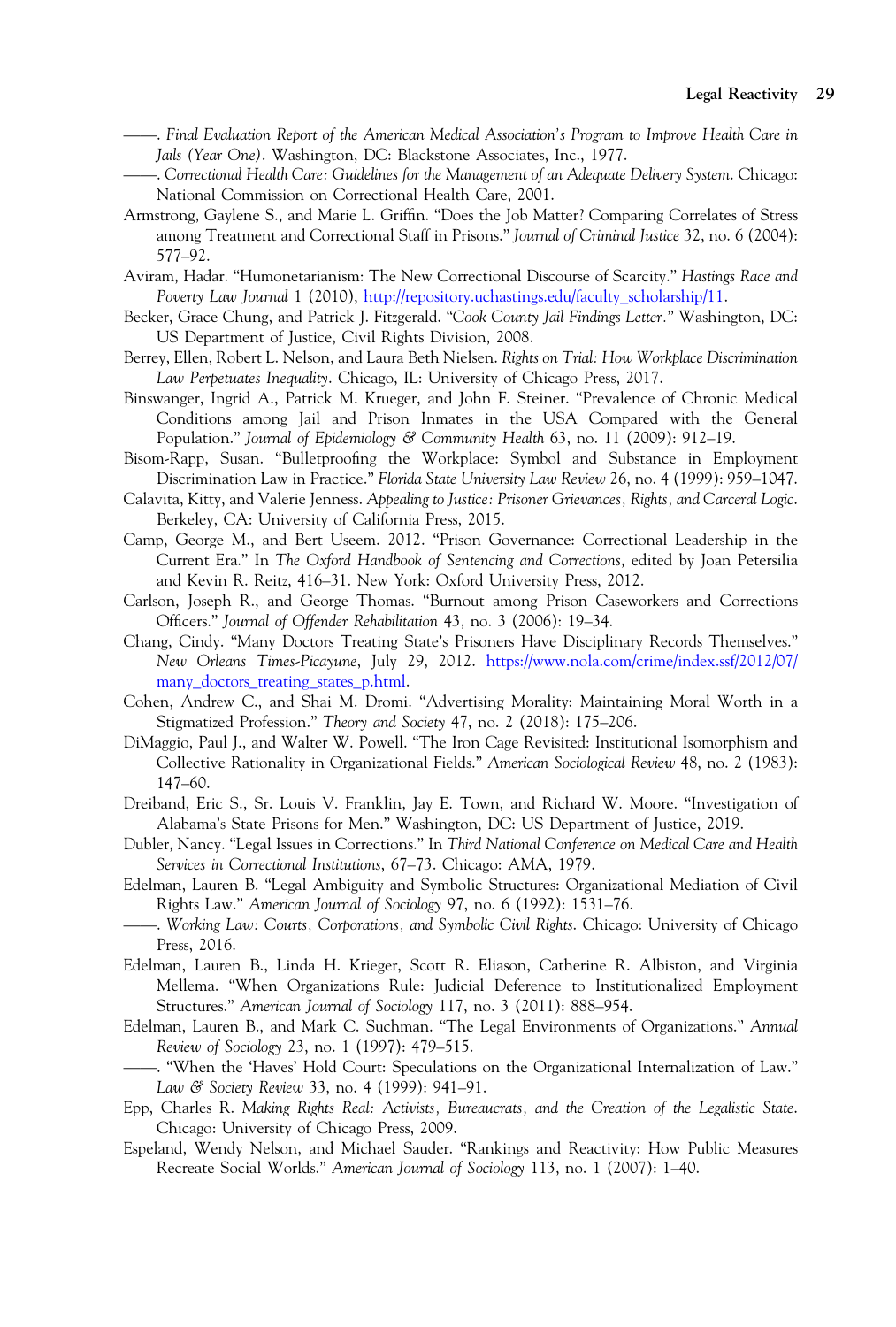- <span id="page-29-0"></span>Feeley, Malcolm, and Van Swearingen. "The Prison Conditions Cases and the Bureaucratization of American Corrections: Influences, Impacts and Implications." Pace Law Review 24, no. 2 (2004): 433–75.
- Feeley, Malcom M., and Edward L. Rubin. Judicial Policy Making and the Modern State: How the Courts Reformed America's Prisons. New York: Cambridge University Press, 1998.
- Fleury-Steiner, Benjamin, with Carla Crowder. Dying Inside: The HIV/AIDS Ward at Limestone Prison. Ann Arbor, MI: University of Michigan Press, 2008.
- Fligstein, Neil, and Doug McAdam. A Theory of Fields. New York: Oxford University Press, 2012.
- Friedman, Michael Cameron. "Cruel and Unusual Punishment in the Provision of Prison Medical Care: Challenging the Deliberate Indifference Standard." Vanderbilt Law Review 45, no. 4 (1992): 921–49.
- Friedmann, Alex. "How the Courts View ACA Accreditation." Prison Legal News, 2014. [https://www.](https://www.prisonlegalnews.org/news/2014/oct/10/how-courts-view-aca-accreditation/) [prisonlegalnews.org/news/2014/oct/10/how-courts-view-aca-accreditation/.](https://www.prisonlegalnews.org/news/2014/oct/10/how-courts-view-aca-accreditation/)
- Gottschalk, Marie. Caught: The Prison State and the Lockdown of American Politics. Princeton, NJ: Princeton University Press, 2014.
- Gray, Garry C. "The Regulation of Corporate Violations: Punishment, Compliance, and the Blurring of Responsibility." British Journal of Criminology 46, no. 5 (2006): 875–92.
- Gray, Garry C., and Susan S. Silbey. "Governing inside the Organization: Interpreting Regulation and Compliance." American Journal of Sociology 120, no. 1 (2014): 96–145.
- Greenwood, Royston, Roy Suddaby, and C.R. Hinings. "Theorizing Change: The Role of Professional Associations in the Transformation of Institutionalized Fields." The Academy of Management Journal 45, no. 1 (2002): 58–80.
- Greifinger, Robert B. "Thirty Years since Estelle v. Gamble: Looking Forward, Not Wayward." In Public Health behind Bars: From Prisons to Communities, edited by Robert B. Greifinger, Joseph Bick, and Joe Goldenson, 1–10. New York: Springer, 2007.
- Griffin, Marie L., Nancy L. Hogan, Eric G. Lambert, Kasey A. Tucker-Gail, and David N. Baker. "Job Involvement, Job Stress, Job Satisfaction, and Organizational Commitment and the Burnout of Correctional Staff." Criminal Justice and Behavior 37, no. 2 (2010): 239–55.
- Hanson, Roger A., and Henry W. K. Daley. Challenging the Conditions of Prisons and Jails: A Report on Section 1983 Litigation. Washington, DC: US Department of Justice Bureau of Justice Statistics, 1994.
- Heimer, Carol A. Reactive Risk and Rational Action: Managing Moral Hazard in Insurance Contracts. Berkeley and Los Angeles, CA: University of California Press, 1985.
- Hunter, Gary. "Betraying the Promise of Accreditation: Quis Custodiet Ipsos Custodes?" Prison Legal News, 2016. [https://www.prisonlegalnews.org/news/2016/jul/6/betraying-promise-accreditation](https://www.prisonlegalnews.org/news/2016/jul/6/betraying-promise-accreditation-quis-custodiet-ipsos-custodes/)[quis-custodiet-ipsos-custodes/](https://www.prisonlegalnews.org/news/2016/jul/6/betraying-promise-accreditation-quis-custodiet-ipsos-custodes/).
- Hurst, Ashley, Brenda Castañeda, and Erika Ramsdale. "Deliberate Indifference: Inadequate Health Care in U.S. Prisons." Annals of Internal Medicine 170, no. 8 (2019): 563–64.
- Jacobs, James B. "The Prisoners' Rights Movement and Its Impacts, 1960-1980." Crime and Justice 2 (1980): 429–70.
- Johnson, Frank M. "The Constitution and the Federal District Judge." Texas Law Review 54, no. 5 (1976): 903–16.
- Kagan, Robert A. Adversarial Legalism: The American Way of Law. Cambridge, MA: Harvard University Press, 2001.
- Krawiec, Kimberly D. "Cosmetic Compliance and the Failure of Negotiated Governance." Washington University Law Quarterly 81, no. 2 (2003): 487–544.
- Lerman, Amy E. Officer Health and Wellness: Results from the California Correctional Officer Survey. Berkeley, CA: University of California, Berkeley, 2017.
- Lynch, Mona. Sunbelt Justice: Arizona and the Transformation of American Punishment. Stanford, CA: Stanford University Press, 2009.
- Machman, M. Roland, Jr. "The Role of the Court in Upgrading Medical Care and Health Services in Jails." Paper presented at the First National Conference on Improved Medical Care and Health Services in Jails, Milwaukee, WI, August 21–22, 1977.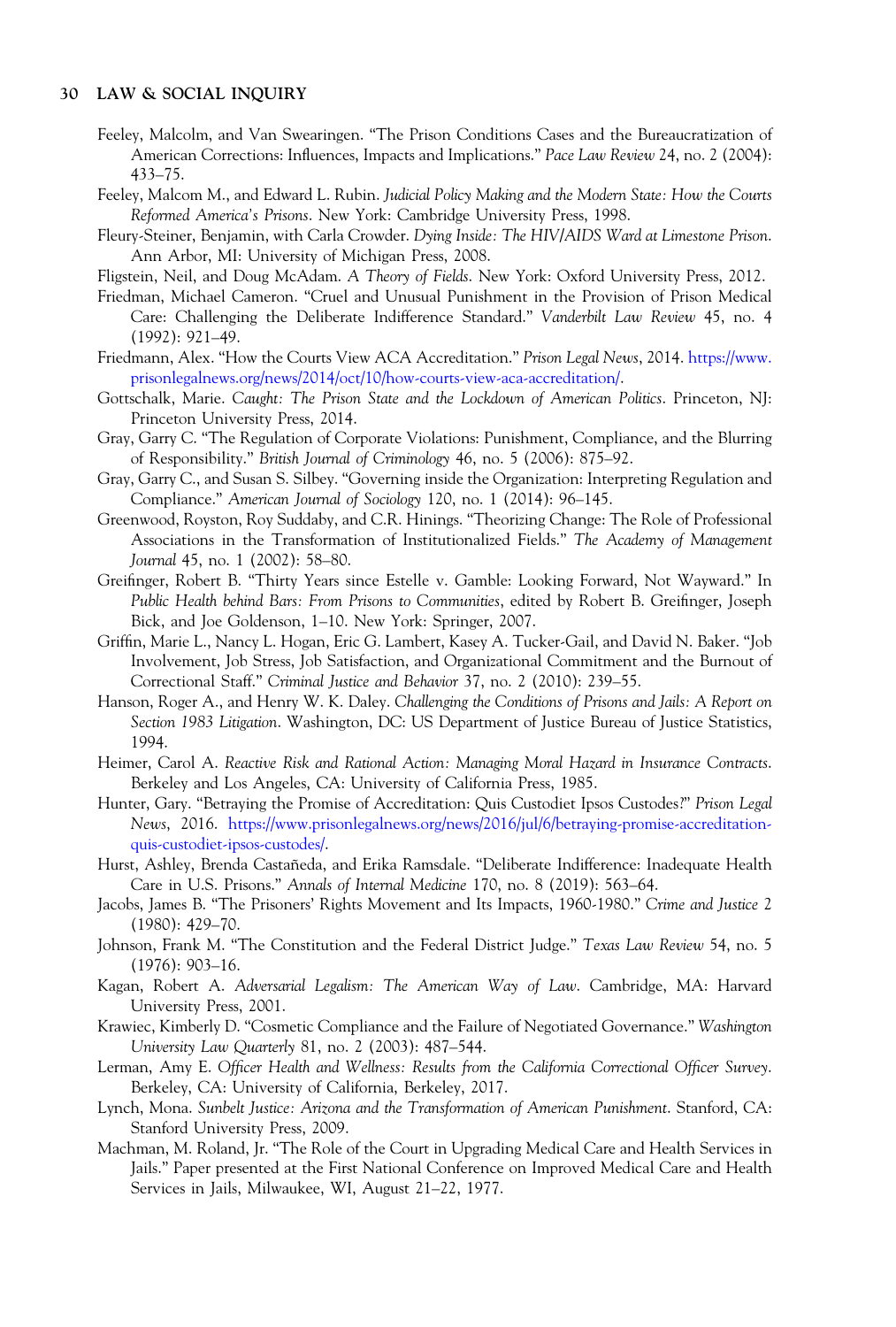- <span id="page-30-0"></span>March, James G. "Understanding How Decisions Happen in Organizations." In Organizational Decision Making, edited by Zur Shapira, 9–32. New York: Cambridge University Press, 1997.
- Marquart, James W., Dorothy E. Merianos, Steven J. Cuvelier, and Leo Carroll. "Thinking about the Relationship between Health Dynamics in the Free Community and the Prison." Crime & Delinquency 42, no. 3 (1996): 331–60.
- Meyer, John, and Brian Rowan. "Institutionalized Organizations: Formal Structure as Myth and Ceremony." American Journal of Sociology 83, no. 2 (1977): 340–63.
- National Commission on Correctional Health Care (NCCHC). "Advance Your Career, Gain Personal Satisfaction, Become Certified." Accessed April 27, 2021. [https://www.ncchc.org/](https://www.ncchc.org/professional-certification) [professional-certi](https://www.ncchc.org/professional-certification)fication.
- Nowotny, Kathryn M., Alice Cepeda, Laurie James-Hawkins, and Jason D. Boardman. "Growing Old behind Bars: Health Profiles of the Older Male Inmate Population in the United States." Journal of Aging and Health 28, no. 6 (2016): 935–56.
- Nowotny, Kathryn M., and Anastasiia Kuptsevych-Timmer. "Health and Justice: Framing Incarceration as a Social Determinant of Health for Black Men in the United States." Sociology Compass 12, no. 3 (2018): e12566.
- Nowotny, Kathryn M., Richard G. Rogers, and Jason D. Boardman. "Racial Disparities in Health Conditions among Prisoners Compared with the General Population." Social Science & Medicine - Population Health 3 (2017): 487–96.
- Pfeffer, Jeffrey, and Gerald R. Salancik. The External Control of Organizations: A Resource Dependence Perspective. New York: Harper & Row, 1978.
- Pont, Jörg, Heino Stöver, and Hans Wolff. "Dual Loyalty in Prison Health Care." American Journal of Public Health 102, no. 3 (2012): 475–80.
- Prout, Curtis, and Robert N. Ross. Care and Punishment: The Dilemmas of Prison Medicine. Pittsburgh, PA: University of Pittsburgh Press, 1988.
- Puisis, Mike, Jack Raba, Madie LaMarre, Catherine M. Knox, and Jay Shulman. Statewide Summary Report Including Review of Statewide Leadership and Overview of Major Services: Report of the 2nd Court Appointed Expert, Lippert v. Godinez. Chicago: United States District Court for the Northern District of Illinois, Eastern Division, 2018.
- Reich, Jennifer A. Calling the Shots: Why Parents Reject Vaccines. New York: New York University Press, 2016.
- Reimer, Glenda. "The Graying of the US Prisoner Population." Journal of Correctional Health Care 14, no. 3 (2008): 202–08.
- Reiter, Keramet. "The Most Restrictive Alternative: A Litigation History of Solitary Confinement in US Prisons, 1960–2006." Studies in Law, Politics, and Society 57 (2012): 71–124.
- . "Supermax Administration and the Eighth Amendment: Deference, Discretion, and Double Bunking, 1968-2010." UC Irvine Law Review 5, no. 1 (2015): 89–152.
- Rosenberg, Gerald N. The Hollow Hope: Can Courts Bring About Social Change? 2nd ed. Chicago: University of Chicago Press, 2008.
- Ross, Jeffrey Ian. "Why a Jail or Prison Sentence Is Increasingly Like a Death Sentence." Contemporary Justice Review 15, no. 3 (2012): 309–21.
- Rubin, Ashley T. "A Neo-Institutional Account of Prison Diffusion." Law & Society Review 49, no. 2 (2015): 365–99.
- Ruef, Martin, and W. Richard Scott. "A Multidimensional Model of Organizational Legitimacy: Hospital Survival in Changing Institutional Environments." Administrative Science Quarterly 43, no. 4 (1998): 877–904.
- Schlanger, Margo. "Civil Rights Injunctions over Time: A Case Study of Jail and Prison Court<br>
Orders," NVU Law Pavisus 81, p.o. 2 (2006), 550, 628 Orders." NYU Law Review 81, no. 2 (2006): 550–628.
- . "Trends in Prisoner Litigation, as the PLRA Enters Adulthood." UC Irvine Law Review 5, no. 1 (2015): 153–78.
- . "The Constitutional Law of Incarceration, Reconfigured." Cornell Law Review 103 (2018): 357–456.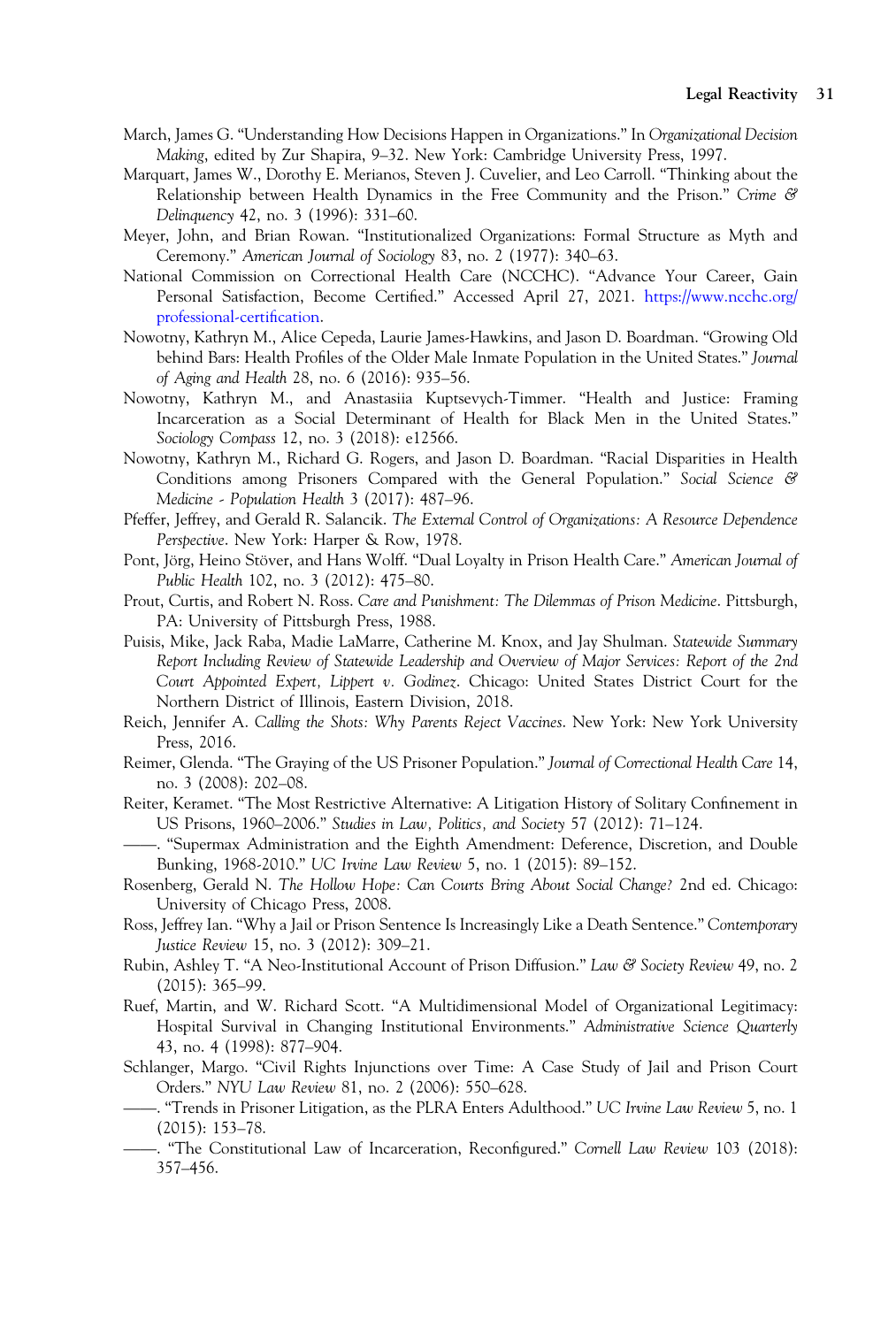- <span id="page-31-0"></span>Schnittker, Jason, Christopher Uggen, Sarah K.S. Shannon, and Suzy Maves McElrath. "The Institutional Effects of Incarceration: Spillovers From Criminal Justice to Health Care." The Milbank Quarterly 93, no. 3 (2015): 516–60.
- Schoenfeld, Heather. "Mass Incarceration and the Paradox of Prison Conditions Litigation." Law & Society Review 44, no. 3–4 (2010): 731–68.
- Simon, Jonathan. Mass Incarceration on Trial: A Remarkable Court Decision and the Future of Prisons in ——America. New York: The New Press, 2014.
- . "California's New Carceral Logic: Health Care, Confinement, and the Future of Imprisonment." BOOM: A Journal of California 6, no. 2 (2016): 22–31.
- . "Can Courts Abolish Mass Incarceration?" In The Legal Process and the Promise of Justice: Studies Inspired by the Work of Malcolm Feeley, edited by Rosann Greenspan, Hadar Aviram, and Jonathan Simon, 259–72. New York: Cambridge University Press, 2019a.
- . "For a Human Rights Approach to Reforming the American Penal State." Journal of Human Rights Practice 11, no. 2 (2019b): 346–56.
- Skaggs, Sheryl. "Producing Change or Bagging Opportunity? The Effects of Discrimination Litigation on Women in Supermarket Management." American Journal of Sociology 113, no. 4 (2008): 1148–82. . "Legal-Political Pressures and African American Access to Managerial Jobs." American
- Sociological Review 74, no. 2 (2009): 225–44.
- Skarupski, Kimberly A., Alden Gross, Jennifer A. Schrack, Jennifer A. Deal, and Gabriel B. Eber. "The Health of America's Aging Prison Population." Epidemiologic Reviews 40, no. 1 (2018): 157–65.
- Steinwald, Carolynn, Gus Alevizos, and Phil Aherne. Medical Care in US Jails: A 1972 AMA Survey. Chicago, IL: American Medical Association, 1973.
- Stryker, Robin. "Beyond History versus Theory: Strategic Narrative and Sociological Explanation." Sociological Methods & Research 24, no. 3 (1996): 304-52.
- Thompson, Heather Ann. Blood in the Water: The Attica Prison Uprising of 1971 and Its Legacy. New York: Pantheon Books, 2016.
- Timmermans, Stefan, and Steven Epstein. "A World of Standards but Not a Standard World: Toward a Sociology of Standards and Standardization." Annual Review of Sociology 36 (2010): 69–89.
- Tyler, Elizabeth Tobin, and Bradley Brockmann. "Returning Home: Incarceration, Reentry, Stigma and the Perpetuation of Racial and Socioeconomic Health Inequity." The Journal of Law, Medicine & Ethics 45, no. 4 (2017): 545–57.
- Useem, Bert, and Peter Kimball. States of Siege: U.S. Prison Riots, 1971-1986. New York: Oxford University Press, 1991.
- Van de Ven, Andrew, and Raghu Garud. "A Framework for Understanding the Emergence of New Industries." In Research on Technological Innovation, Management, and Policy, 4, edited by Richard Rosenbloom, 195–225. Greenwich, CT: JAI Press, 1989.
- Vaughn, Michael S., and Leo Carroll. "Separate and Unequal: Prison versus Free-World Medical Care." Justice Quarterly 15, no. 1 (1998): 3–40.
- Vaughn, Michael S., and Sue Carter Collins. "Medical Malpractice in Correctional Facilities: State Tort Remedies for Inappropriate and Inadequate Health Care Administered to Prisoners." Prison Journal 84, no. 4 (2004): 505–34.
- Vaughn, Michael S., and Linda G. Smith. "Practicing Penal Harm Medicine in the United States: Prisoner's Voices from Jail." Justice Quarterly 16, no. 1 (1999): 175–231.

Venters, Homer. Life and Death in Rikers Island. Baltimore, MD: Johns Hopkins University Press, 2019.

- Western, Bruce. Homeward: Life in the Year after Prison. New York: Russell Sage Foundation, 2018.
- Wilper, Andrew P., Steffie Woolhandler, J. Wesley Boyd, Karen E. Lasser, Danny McCormick, David H. Bor, and David U. Himmelstein. "The Health and Health Care of US Prisoners: Results of a Nationwide Survey." American Journal of Public Health 99, no. 4 (2009): 666–72.